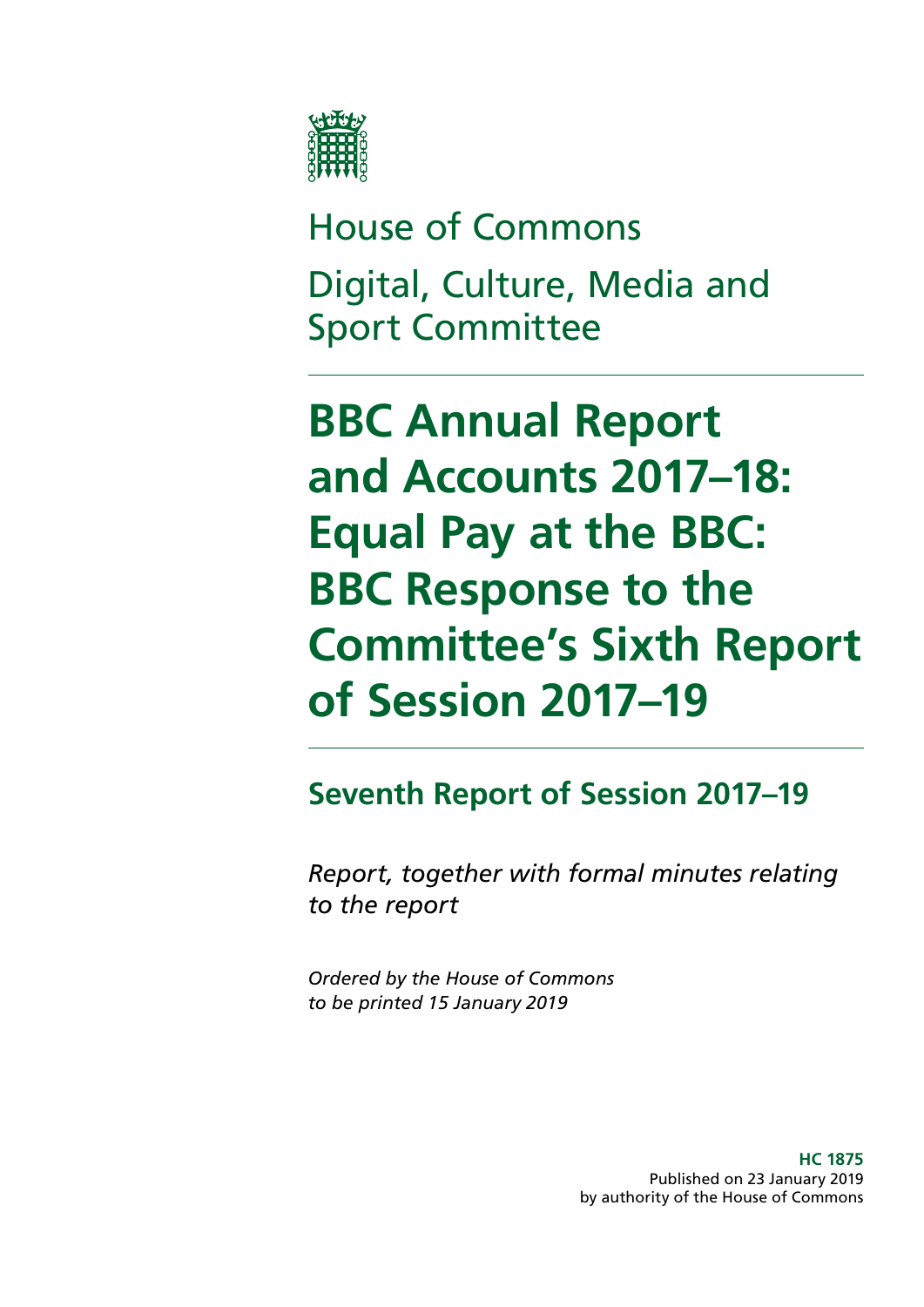#### **The Digital, Culture, Media and Sport Committee**

The Digital, Culture, Media and Sport Committee is appointed by the House of Commons to examine the expenditure, administration and policy of the Department for Digital, Culture, Media and Sport and its associated public bodies.

#### **Current membership**

[Damian Collins MP](https://www.parliament.uk/biographies/commons/damian-collins/3986) (*Conservative, Folkestone and Hythe*) (Chair) [Clive Efford MP](https://www.parliament.uk/biographies/commons/clive-efford/165) (*Labour, Eltham*) [Julie Elliott MP](https://www.parliament.uk/biographies/commons/julie-elliott/4127) (*Labour, Sunderland Central*) [Paul Farrelly MP](https://www.parliament.uk/biographies/commons/paul-farrelly/1436) (*Labour, Newcastle-under-Lyme*) [Simon Hart MP](https://www.parliament.uk/biographies/commons/simon-hart/3944) (*Conservative, Carmarthen West and South Pembrokeshire*) [Julian Knight MP](https://www.parliament.uk/biographies/commons/julian-knight/4410) (*Conservative, Solihull*) [Ian C. Lucas MP](https://www.parliament.uk/biographies/commons/ian-c.-lucas/1470) (*Labour, Wrexham*) [Brendan O'Hara MP](https://www.parliament.uk/biographies/commons/brendan-o) (*Scottish National Party, Argyll and Bute*) [Rebecca Pow MP](https://www.parliament.uk/biographies/commons/rebecca-pow/4522) (*Conservative, Taunton Deane*) [Jo Stevens MP](https://www.parliament.uk/biographies/commons/jo-stevens/4425) (*Labour, Cardiff Central*) [Giles Watling MP](https://www.parliament.uk/biographies/commons/giles-watling/4677) (*Conservative, Clacton*)

The following Members were also members of the Committee during the inquiry [Christian Matheson MP](https://www.parliament.uk/biographies/commons/Christian-Matheson/4408) (*Labour, City of Chester*)

#### **Powers**

The Committee is one of the departmental select committees, the powers of which are set out in House of Commons Standing Orders, principally in SO No 152. These are available on the internet via [www.parliament.uk.](https://www.parliament.uk/)

#### **Publication**

Committee reports are published on the Committee's website at [www.parliament.uk/dcmscom](https://www.parliament.uk/business/committees/committees-a-z/commons-select/digital-culture-media-and-sport-committee/) and in print by Order of the House.

Evidence relating to this report is published on the [inquiry publications page](https://www.parliament.uk/business/committees/committees-a-z/commons-select/digital-culture-media-and-sport-committee/inquiries/parliament-2017/inquiry4/publications/) of the Committee's website.

#### **Committee staff**

The current staff of the Committee are Chloe Challender (Clerk), Mems Ayinla (Second Clerk), Mubeen Bhutta (Second Clerk), Josephine Willows (Senior Committee Specialist), Lois Jeary (Committee Specialist), Andy Boyd (Senior Committee Assistant), Keely Bishop (Committee Assistant), Sarah Potter (Attached Hansard Scholar), Anne Peacock (Senior Media and Communications Officer) and Lucy Dargahi (Media Officer).

#### **Contacts**

All correspondence should be addressed to the Clerk of the Digital, Culture, Media and Sport Committee, House of Commons, London SW1A 0AA. The telephone number for general enquiries is 020 7219 6188; the Committee's email address is [cmscom@parliament.uk](mailto:cmscom%40parliament.uk?subject=)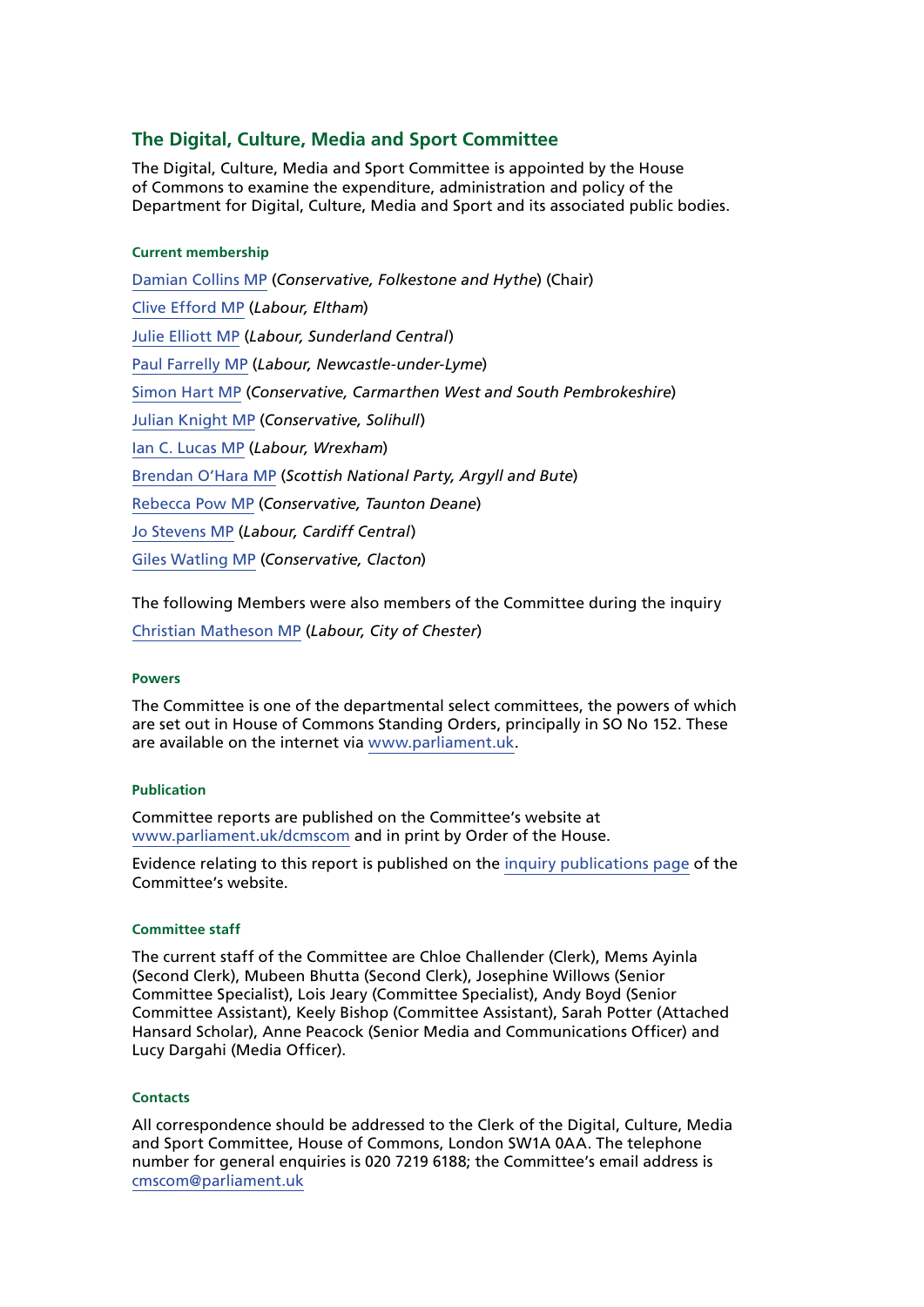# **Contents**

| The BBC's response to the Committee's Sixth Report               | 3                 |
|------------------------------------------------------------------|-------------------|
| The Committee's Report                                           | 3                 |
| The BBC's response                                               | 3                 |
| Equal pay                                                        | 3                 |
| Gender transparency in pay bands                                 | 4                 |
| Grievances                                                       | 4                 |
| Personal service companies                                       | 5                 |
| <b>BBC Studios Salaries</b>                                      | 5                 |
| Next steps                                                       | 5                 |
| <b>Appendix: BBC Response</b>                                    | 6                 |
| BBC response to the Committee's detailed recommendations         | 6                 |
| THE BBC'S APPROACH TO EQUAL PAY                                  | 7                 |
| <b>BOARD REPORTING ON PAY</b>                                    | 7                 |
| PAY TRANSPARENCY                                                 | 8                 |
| PAY TERMINOLOGY AND TRAINING FOR MANAGERS                        | 9                 |
| PAY FOR ON-AIR STAFF AND THOSE PAID £150K+                       | 11                |
| PUBLICATION OF BBC STUDIOS SALARIES                              | $12 \overline{ }$ |
| <b>INFORMAL AND FORMAL GRIEVANCE PROCESSES</b>                   | 13                |
| <b>ENGAGEMENT WITH STAFF ON PAY-RELATED MATTERS</b>              | 17                |
| PERSONAL SERVICE COMPANIES                                       | 18                |
| LICENCE FEE CONCESSION FOR OVER 75 YEAR OLDS                     | 19                |
| <b>BBC PARLIAMENT</b>                                            | 19                |
| SIR CLIFF RICHARD AND THE EDITORIAL GUIDELINES                   | 20                |
| THE BBC'S GLOBAL COMPETITIVENESS                                 | 22                |
| <b>Formal minutes</b>                                            | 23                |
| <b>Witnesses</b>                                                 | 24                |
| <b>Published written evidence</b>                                | 25                |
| List of Reports from the Committee during the current Parliament | 26                |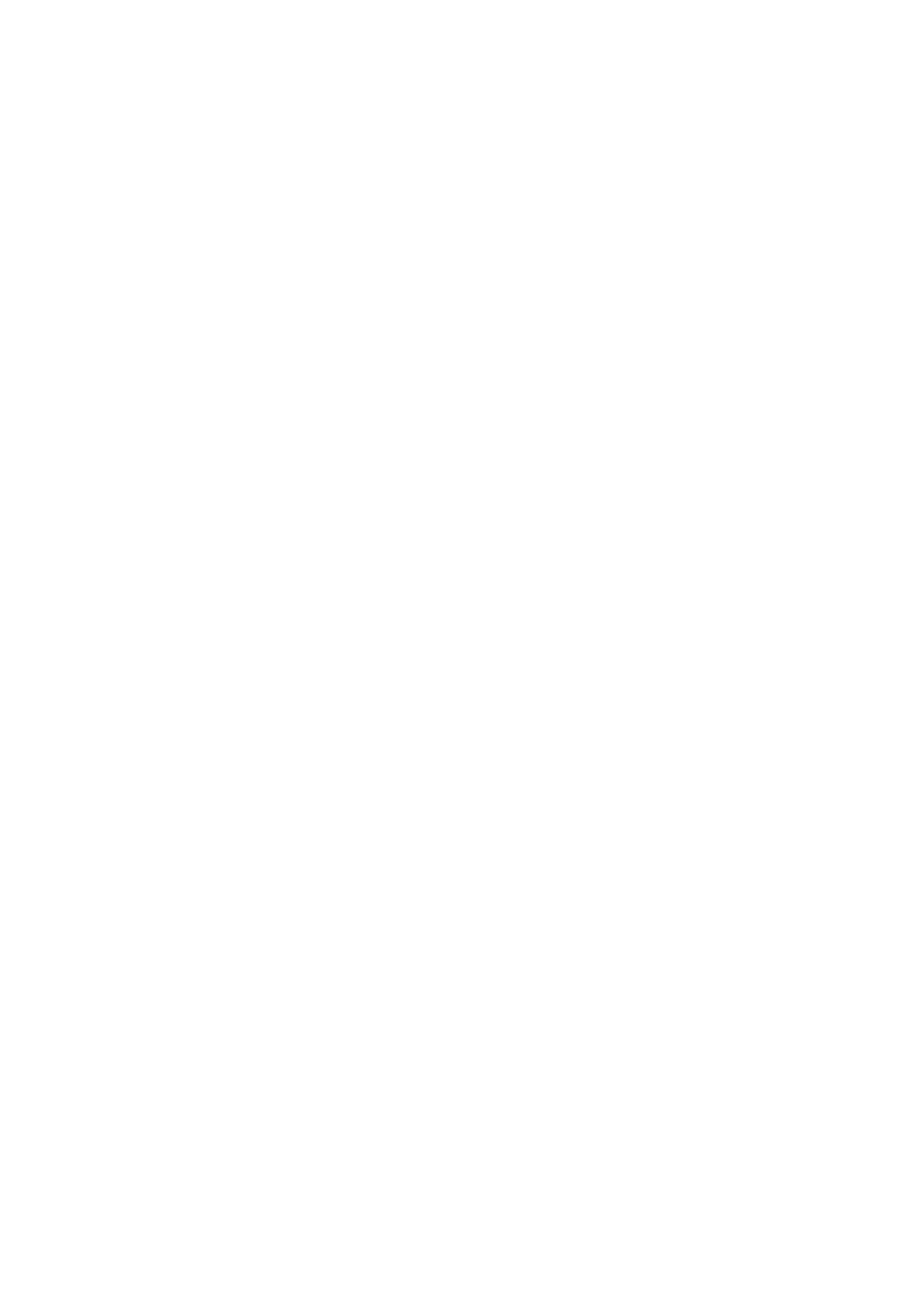# <span id="page-4-0"></span>The BBC's response to the Committee's Sixth Report

### **The Committee's Report**

1. On 23 October 2018 the DCMS Committee published its Sixth Report of Session 2017–19, *Equal Pay at the BBC* (HC 993). The Report was the culmination of an inquiry that begun in January 2018. It followed the resignation of the former BBC China Editor, Carrie Gracie, on pay equality grounds, and calls from the BBC Women group that "the BBC has failed to pay men and women equally for equal work, in breach of the Equality Act 2010, over many years."1

2. The inquiry and Report also considered the BBC's use of 'personal service companies', and a number of issues emerging from the BBC's Annual Report 2017–18 and other recent announcements, including the licence fee concession for over 75-year olds, and the future of BBC Parliament.

#### **The BBC's response**

3. For the first time, we requested that the BBC provide a response to our Report, including individual answers to each of our recommendations. The BBC's response was received on 18 December 2018 and is appended to this Report.

4. We appreciate the BBC responding to our Report as we requested. The response contains information that will assist us in continuing to assess the BBC's performance, especially on pay and contractual issues.

### **Equal pay**

5. We do not intend to respond in detail to all aspects of the BBC response. However, we wish to comment on several key issues which, in our view, fall short of the response we expected.

6. Fundamentally, the response fails to acknowledge the structural problem that exists regarding equal pay within the Corporation. In our Report, we stated that the BBC should publicly acknowledge that it has a pay discrimination problem, and set out a series of steps to resolve it. In its response, the Corporation stated that it "does not agree with the Committee's suggestion that it operates a discriminatory pay practice."2

7. **We are very disappointed that the BBC has failed to acknowledge that a pay discrimination problem exists within the Corporation. We are aware of ongoing concerns among female staff at the BBC. We believe that, had we not decided to undertake our inquiry, internal BBC action may not have been initiated in the same way. It should not take a select committee inquiry for action to be precipitated.** *We will continue to monitor the situation regarding pay discrimination, including talking to BBC employees and presenters, and will take further evidence from senior management over the course of the next six months.*

BBC Women (PAY0003), para 1

<sup>2</sup> BBC response, p.1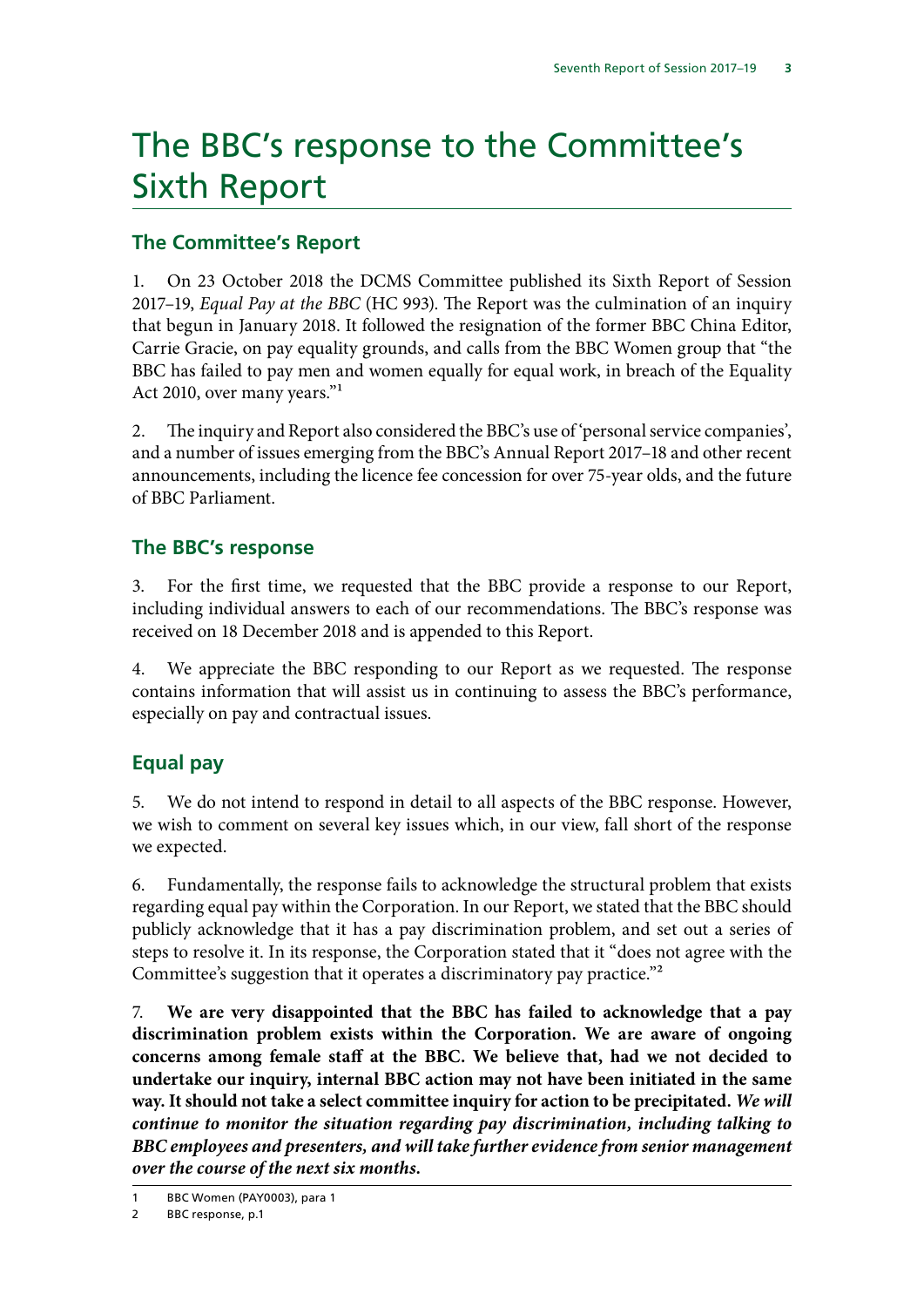<span id="page-5-0"></span>8. We recommended that the BBC commit to specific targets to ensure that the pay of its high earners has no discriminatory element to it, and specifically that it set these targets by December 2018 so that next year's BBC Annual Report can set out measurable progress. However, in its response, the BBC merely mentions existing targets to eliminate the gender pay gap by 2020, as well as targets for on-air representation. **We were disappointed that the BBC has failed to set specific targets for tackling discrimination. We were also frustrated to note the Corporation's continued references to the 'gender pay gap' and 'fair pay' as opposed to unequal pay (a completely different matter and an unlawful practice, as described in our Report).** *In the BBC's 2018–19 Annual Report, we expect to see clear evidence of progress on pay discrimination, including measurable indicators, and a commitment to use of the correct terminology—which, for issues of pay discrimination should be 'unequal pay' not 'gender pay gap' or 'fair pay'.*

### *Gender transparency in pay bands*

9. In our Report, we recommended that the BBC introduce greater transparency in pay bands. We said that, in particular, staff at all levels should be able to see the numbers of men and women in each quartile so that women can compare their salaries to those of their male colleagues doing equal work, unless those numbers are so small that they would lead to the individual staff member being obviously identifiable.<sup>3</sup>

10. The BBC response makes only a single reference to gender in relation to pay transparency, saying: **"**We will consider the substance of your recommendations, in conjunction with the Will Hutton transparency review, on whether there are enhancements to be made on gender breakdown."4 **We found the BBC's response on transparency within pay bands to be weak; implementing a gender breakdown of the numbers of men and women in each quartile would empower staff on equal pay, in absence of full transparency. We urge the BBC to make quick progress in its further consideration of the recommendation, and will seek an update upon publication of the Corporation's Annual Report.**

#### *Grievances*

11. We also recommended that the BBC should set a deadline by which all grievances would be dealt with.<sup>5</sup> In its response, the Corporation refused to set such a deadline, stating that resolution "can take some time, especially in complex cases going back several years".6

12. **We were pleased to hear that "the vast majority" of individuals awaiting outcomes from informal cases last September have now had that outcome provided. However, this is no substitute for setting out a plan to resolve all outstanding cases, a commitment that the BBC singularly failed to make in its response to our recommendation.** *Once again, we intend to monitor progress on further resolution of cases, and will take evidence from the BBC within six months.*

<sup>3</sup> Digital, Culture, Media and Sport Committee, 'BBC Annual Report and Accounts 2017–18: Equal Pay at the BBC'. Sixth Report of Session 2017–19, HC 993, paragraph 34.

<sup>4</sup> BBC response, p.2

<sup>5</sup> Digital, Culture, Media and Sport Committee, 'BBC Annual Report and Accounts 2017–18: Equal Pay at the BBC'. Sixth Report of Session 2017–19, HC 993, para 22

<sup>6</sup> BBC response, p.5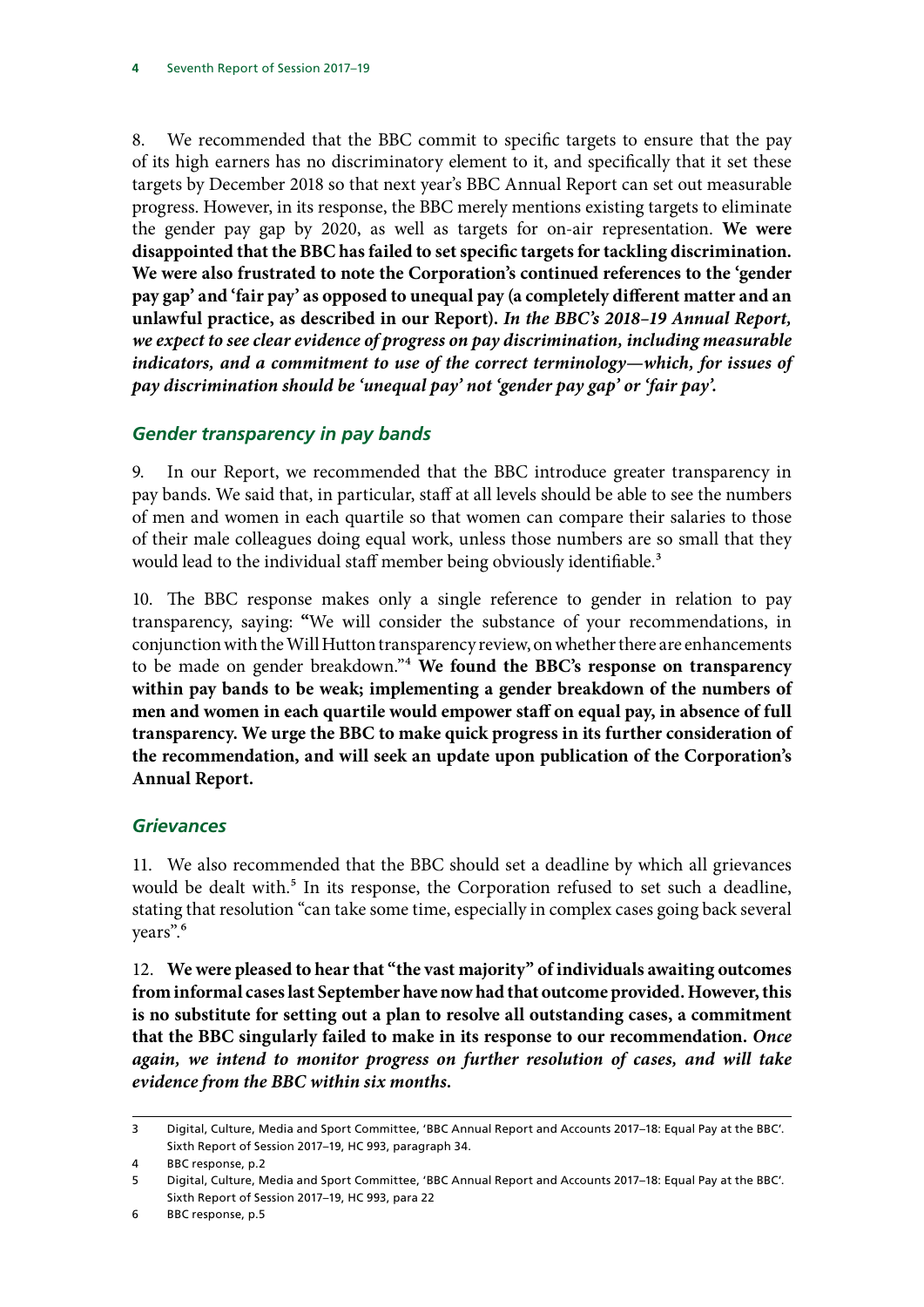## <span id="page-6-0"></span>**Personal service companies**

#### *BBC Studios Salaries*

13. In our Report, we highlighted that BBC Studios, as a commercial arm of the BBC, is not currently covered by transparency rules. This means that staff employed by BBC Studios do not appear on the high earners list, effectively creating a loophole that means the BBC need not disclose the salaries of its top-earning talent. We recommended that the BBC publishes the salaries of BBC Studios staff in its 2018/19 Annual Report, as well as those of high-earning presenters of other programmes made for the BBC by independent production companies.

14. The BBC's response stated that:

BBC Studios should be treated on a level playing field with independent production companies […] The BBC does not have information about payments made to talent by independent production companies, who are commercial companies. […] If the BBC were to be the only broadcaster in the UK placing this requirement on independent production companies working for us, it would act as a major disincentive for companies to work in partnership with us.<sup>7</sup>

15. **The BBC's response conflates the position of BBC Studios with other production companies in the independent sector and, in any event, we do not accept the argument that publishing data from independent production companies would put the BBC at a competitive disadvantage. The BBC, as a publicly funded body, has a responsibility to lead on issues of pay and transparency. In any case, applying a transparent policy would help, not hinder, the BBC. The BBC's reputational strength is such that we do not believe that independent production companies would stop working with the Corporation for this reason. The BBC chooses to call its independent production arm "BBC Studios" because of the strength of the BBC's reputation, and we find the suggestion extraordinary—from the perspective of licence fee payers—that the BBC does not have information from BBC Studios as to the level of remuneration it pays to 'talent'.** *We recommend that the Corporation re-think this decision ahead of its forthcoming Annual Report. We intend to raise this with the BBC when we take evidence on the report over the next six months.*

### **Next steps**

16. **As we have set out above, we intend to monitor and take further evidence on a number of aspects of the BBC's response. In line with usual practice, we intend to take evidence on the BBC's Annual Report once it is published in the early summer. We anticipate examining the response to the consultation on TV licences for people over the age of 75 at the same point.**

17. **However, equal pay at the BBC remains a key priority for the Committee, and we will maintain a close watching brief. We reiterate the conclusion of our inquiry: that our evidence suggests women within the BBC are working in comparable jobs to men but earning far less. This is unacceptable: the BBC is failing to live up to its duty to**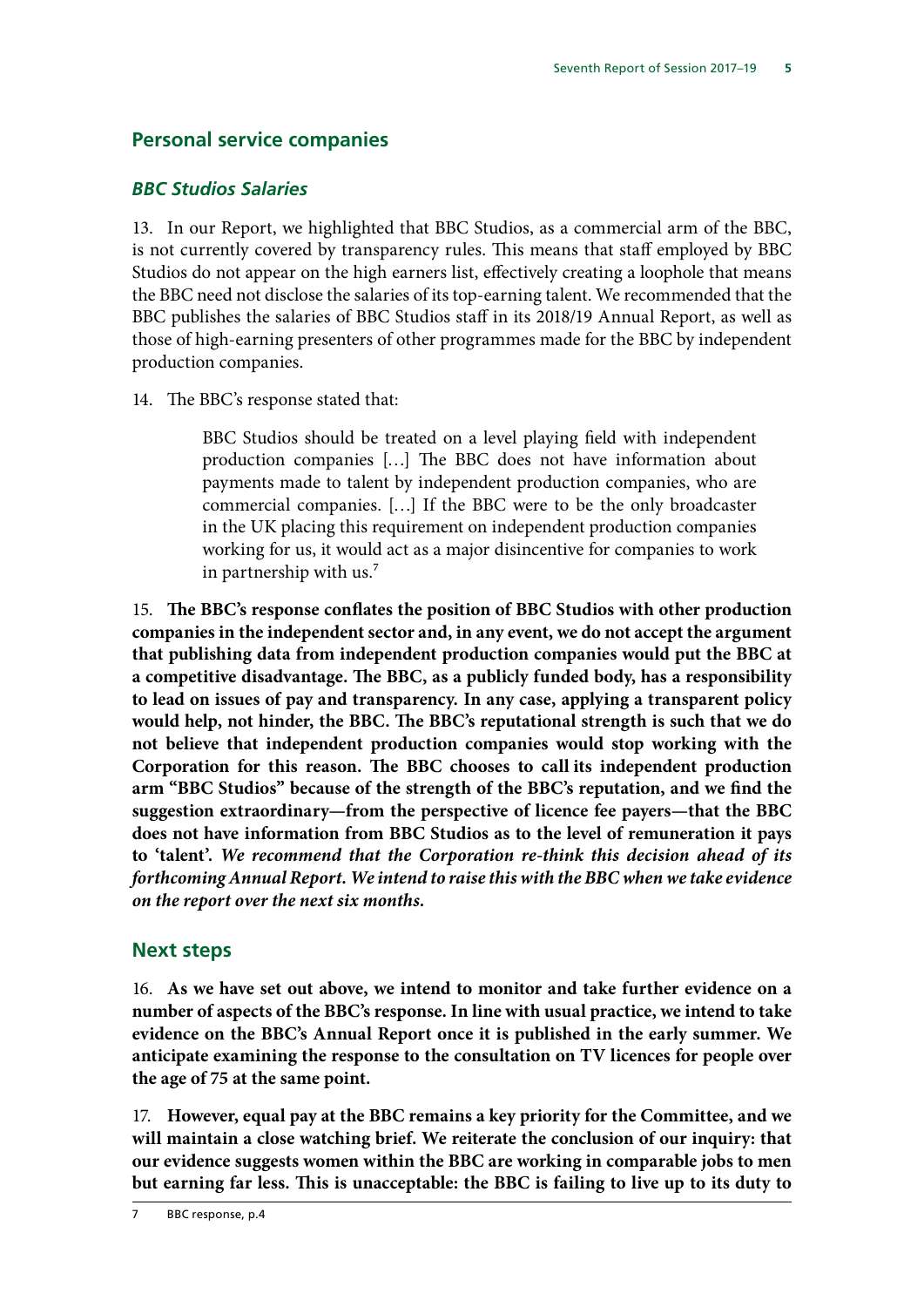<span id="page-7-0"></span>**advance equality of opportunity. We reserve the right to take additional evidence at an earlier point than the summer depending on the BBC's progress, which we will be monitoring closely.**

# Appendix: BBC Response

The BBC recognises its duty to be a leader in equality and we believe that our ongoing work provides a strong base from which we can progress. This document provides detailed responses to all of the Committee's recommendations.

The BBC's response to the Select Committee's report is provided in the context that, under its Charter, 'the BBC must be independent in all matters concerning the fulfilment of its Mission and the promotion of the Public Purposes, particularly as regards editorial and creative decisions, the times and manner in which its output and services are supplied, and in the management of its affairs'; and should 'duly consider the expectations of Parliament (including those of the Public Accounts Committee) which have been formally communicated to the BBC'. The BBC Executive is accountable to the BBC's Board, who make sure decisions are made in the best interests of the licence fee payer and ensures the Corporation fulfils its mission and public purposes as set out in the Charter. Under the BBC's Charter Ofcom has responsibility for regulating the BBC.

### **BBC response to the Committee's detailed recommendations**

In providing this detailed response we have, in some cases, grouped recommendations by theme or area, to both avoid repetition and provide clarity.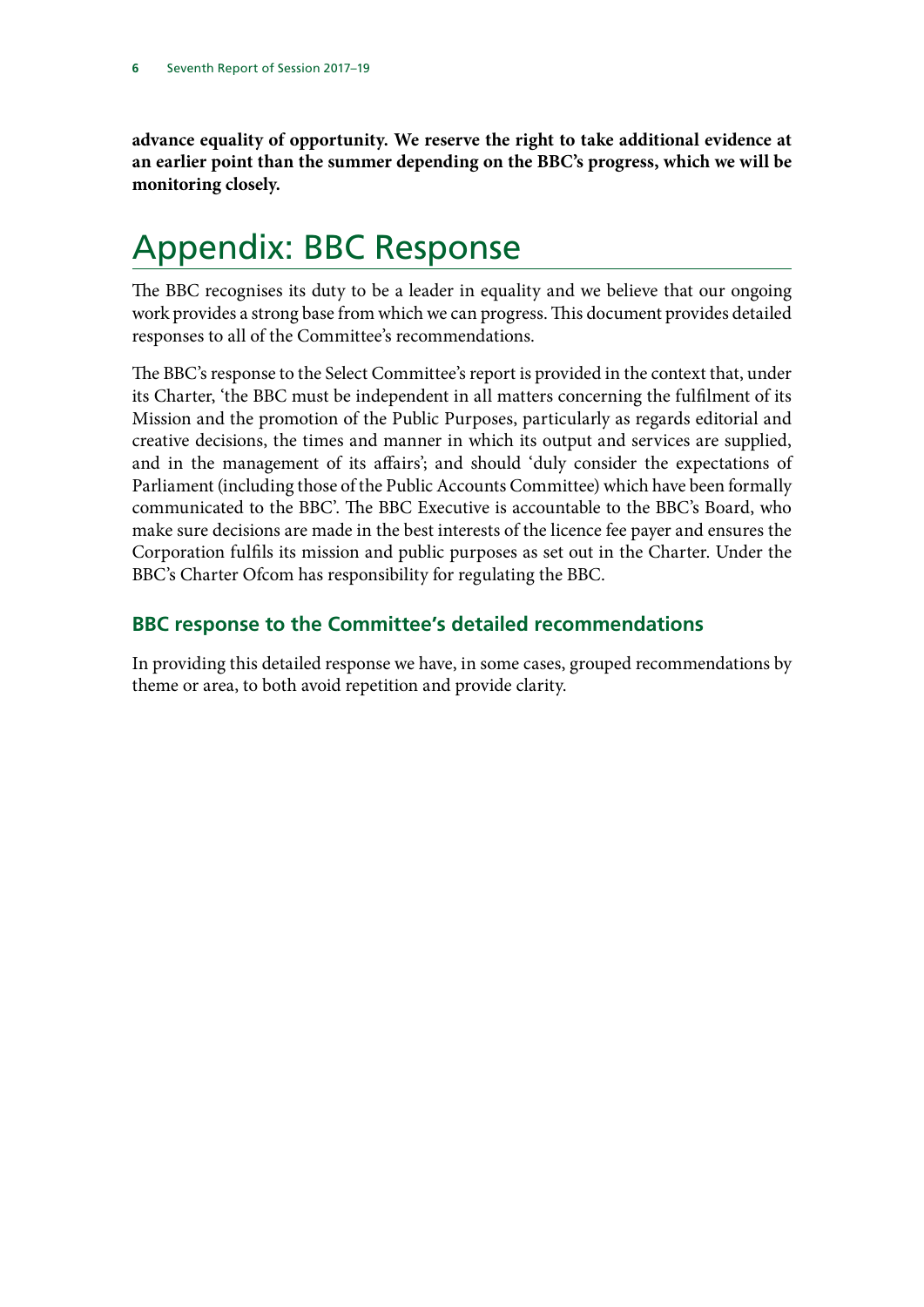<span id="page-8-0"></span>

| Committee                                                                                                                                                                                                                                                                                                                                                                                                                                                       | <b>BBC</b> response                                                                                                                                                                                                                                                                                                                                                                                                                                                                                                                                                                                                                                                                                                                                                                                                                                                                                                                                                                                                                                                                                                                                                                                                                                       |
|-----------------------------------------------------------------------------------------------------------------------------------------------------------------------------------------------------------------------------------------------------------------------------------------------------------------------------------------------------------------------------------------------------------------------------------------------------------------|-----------------------------------------------------------------------------------------------------------------------------------------------------------------------------------------------------------------------------------------------------------------------------------------------------------------------------------------------------------------------------------------------------------------------------------------------------------------------------------------------------------------------------------------------------------------------------------------------------------------------------------------------------------------------------------------------------------------------------------------------------------------------------------------------------------------------------------------------------------------------------------------------------------------------------------------------------------------------------------------------------------------------------------------------------------------------------------------------------------------------------------------------------------------------------------------------------------------------------------------------------------|
| The Committee has suggested<br>that the BBC must take urgent<br>action to remove any legacy of<br>discriminatory<br>practices<br>pay<br>from the organisation and set out<br>a comprehensive series of steps,<br>with dates by which those steps<br>will be met, to resolve pay issues.<br>The Committee further suggested<br>that the BBC must ensure that<br>robust and transparent structures<br>are put in place to prevent a<br>recurrence of such issues. | We have publicly acknowledged that, in<br>the past, our systems were not adequate<br>to ensure that we had fully mitigated the<br>risk of individual equal pay or fair pay<br>issues arising.<br>As we have said to the Committee in<br>evidence, we accept that there are some<br>individual issues of equal pay arising<br>from the past, as well as fair pay issues.<br>We have put in place new systems and<br>$\bullet$<br>processes to ensure that these risks are<br>mitigated going forward, through robust<br>transparent pay structures. For example,<br>the work undertaken and already<br>implemented as part of our Terms and<br>Conditions review. This is discussed in<br>more detail under pay transparency,<br>below.<br>And we have put in place a rigorous<br>process to identify and address any<br>historic instances, as well as to address<br>individual queries about pay.<br>That said, the BBC does not agree with<br>the Committee's suggestion that it<br>operates a discriminatory pay practice.<br>As mentioned above, we recognise that<br>there were specific cases that needed<br>investigation and rectification, and we<br>are in the process of achieving this as<br>quickly as possible, with appropriate<br>rigour. |

# *THE BBC'S APPROACH TO EQUAL PAY*

### *BOARD REPORTING ON PAY*

| Committee                                                                                                                                                                                                        |           | <b>BBC</b> Response                                                                                                                                                                                                                                                                                                                   |
|------------------------------------------------------------------------------------------------------------------------------------------------------------------------------------------------------------------|-----------|---------------------------------------------------------------------------------------------------------------------------------------------------------------------------------------------------------------------------------------------------------------------------------------------------------------------------------------|
| The Committee proposed that<br>the BBC Board should require the<br>Director General to report progress<br>to them as discriminatory pay<br>would be a serious risk issue that<br>the Board should be overseeing. | $\bullet$ | The Board receives monthly updates<br>from the Director General (DG) and<br>Deputy Director General (DDG) on<br>progress in resolving outstanding pay<br>issues. The Board papers each month<br>include detailed breakdowns of the<br>number of informal and formal pay<br>queries and month on month progress<br>in resolving these. |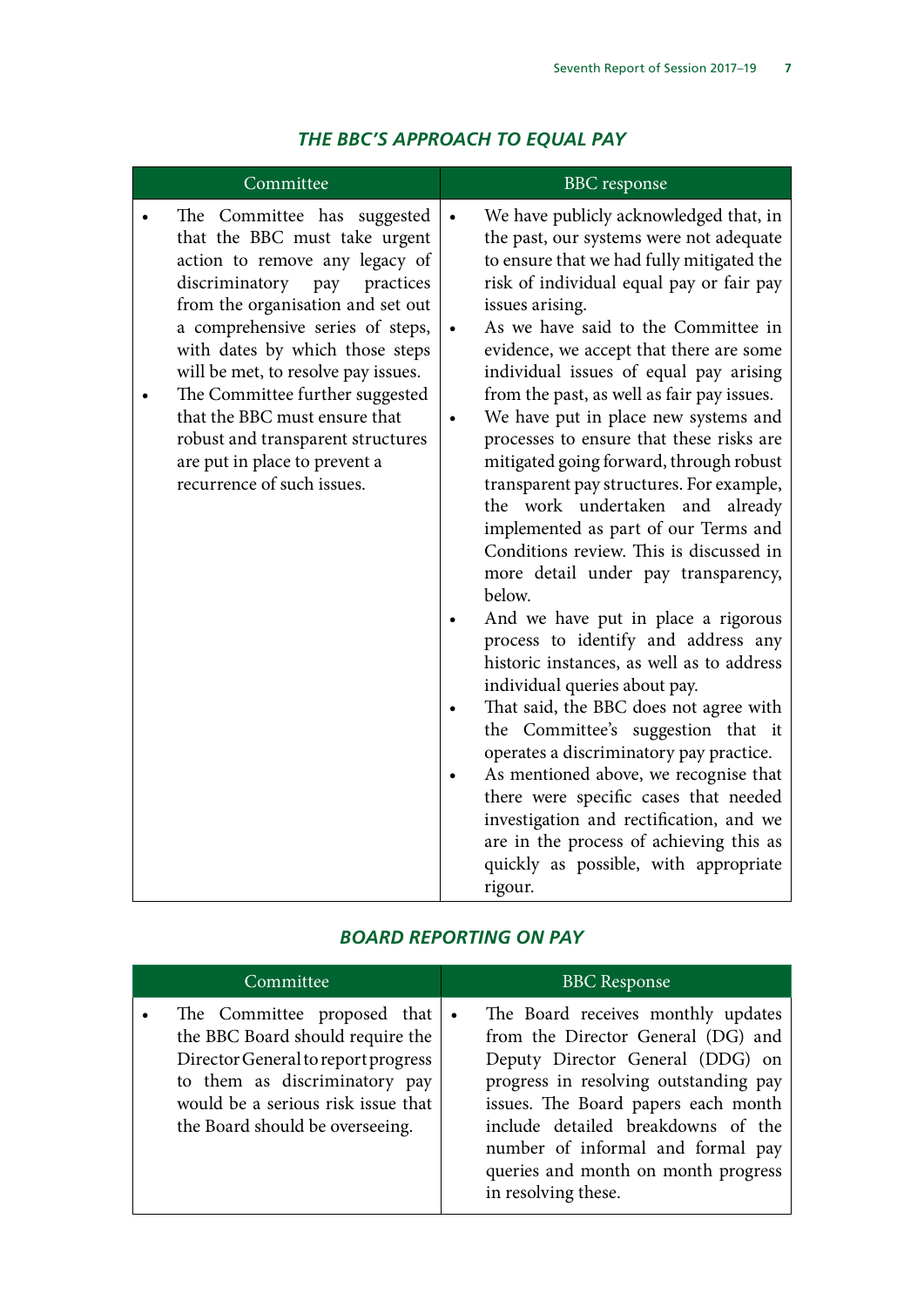<span id="page-9-0"></span>

| Committee                                                                                                                                                                                                                                                                                                                                                                                                                                                                                                                                                                                                                                                                                                                                                                                                                                                                                                                                                                                                                                                                                                                                                                                                                                                                                           | <b>BBC</b> response                                                                                                                                                                                                                                                                                                                                                                                                                                                                                                                                                                                                                                                                                                                                                                                                                                                                                                                                                                                                                                                                                                                                                                                                                                                                                                                                                                                                                                                                                 |
|-----------------------------------------------------------------------------------------------------------------------------------------------------------------------------------------------------------------------------------------------------------------------------------------------------------------------------------------------------------------------------------------------------------------------------------------------------------------------------------------------------------------------------------------------------------------------------------------------------------------------------------------------------------------------------------------------------------------------------------------------------------------------------------------------------------------------------------------------------------------------------------------------------------------------------------------------------------------------------------------------------------------------------------------------------------------------------------------------------------------------------------------------------------------------------------------------------------------------------------------------------------------------------------------------------|-----------------------------------------------------------------------------------------------------------------------------------------------------------------------------------------------------------------------------------------------------------------------------------------------------------------------------------------------------------------------------------------------------------------------------------------------------------------------------------------------------------------------------------------------------------------------------------------------------------------------------------------------------------------------------------------------------------------------------------------------------------------------------------------------------------------------------------------------------------------------------------------------------------------------------------------------------------------------------------------------------------------------------------------------------------------------------------------------------------------------------------------------------------------------------------------------------------------------------------------------------------------------------------------------------------------------------------------------------------------------------------------------------------------------------------------------------------------------------------------------------|
| The Committee made a number<br>of suggestions on how the BBC<br>could improve pay transparency<br>and ensure clear pay structures,<br>for example:<br>reviewing the system by<br>which it makes pay decisions<br>and the role of managerial<br>discretion in that system;<br>that<br>sufficient<br>ensuring<br>oversight takes place, and<br>that decisions are based on<br>transparent, objective criteria<br>rather than on the basis of<br>individual personalities;<br>that managers making pay<br>decisions<br>understand<br>the<br>equal pay legal framework<br>within which they must<br>operate.<br>The Committee recognised that<br>it is not feasible to publish every<br>individual salary at every level<br>but urged the BBC to introduce<br>greater transparency.<br>In particular, staff at all levels<br>should be able to see the numbers<br>of men and women in each<br>quartile so that women<br>can<br>compare their salaries to those of<br>their male colleagues doing equal<br>work, unless those numbers are<br>so small that they would lead to<br>the individual staff member being<br>obviously identifiable.<br>The Committee felt that making<br>more information available to<br>everyone working at the BBC<br>would help satisfy staff concerns<br>about equal pay. | Following the implementation of the<br>BBC's Career Path Framework, agreed<br>with our joint trade unions, the BBC<br>now has one of the most transparent<br>pay structures of any major company or<br>public body in the UK.<br>Each BBC job now has an associated<br>market informed pay range and all job<br>descriptions and job pay ranges are<br>available for all employees to see so they<br>can consider different career progression<br>paths.<br>During the Terms and Conditions<br>review we gave employees the ability,<br>where there were 20 or more incumbents<br>in the same job, to see the spread of pay<br>across the job pay range i.e. the numbers<br>in the lower quarter, middle half and top<br>quarter of the job pay range and how the<br>outcome of the review would impact<br>their pay.<br>The BBC Career Path Framework for<br>bands A - F is fully published, which<br>shows the job pay range for each job.<br>This means that staff can see, for all 600<br>job titles, the pay range. There are some<br>areas of the BBC that were not part of the<br>recent Terms & Conditions roll-out who<br>we will be mapping into the Career Path<br>Framework as soon as we can during the<br>next year (though full international roll<br>out might well take longer).<br>We will consider the substance of your<br>recommendations, in conjunction with<br>the Will Hutton transparency review,<br>on whether there are enhancements to<br>be made on gender breakdown. |

### *PAY TRANSPARENCY*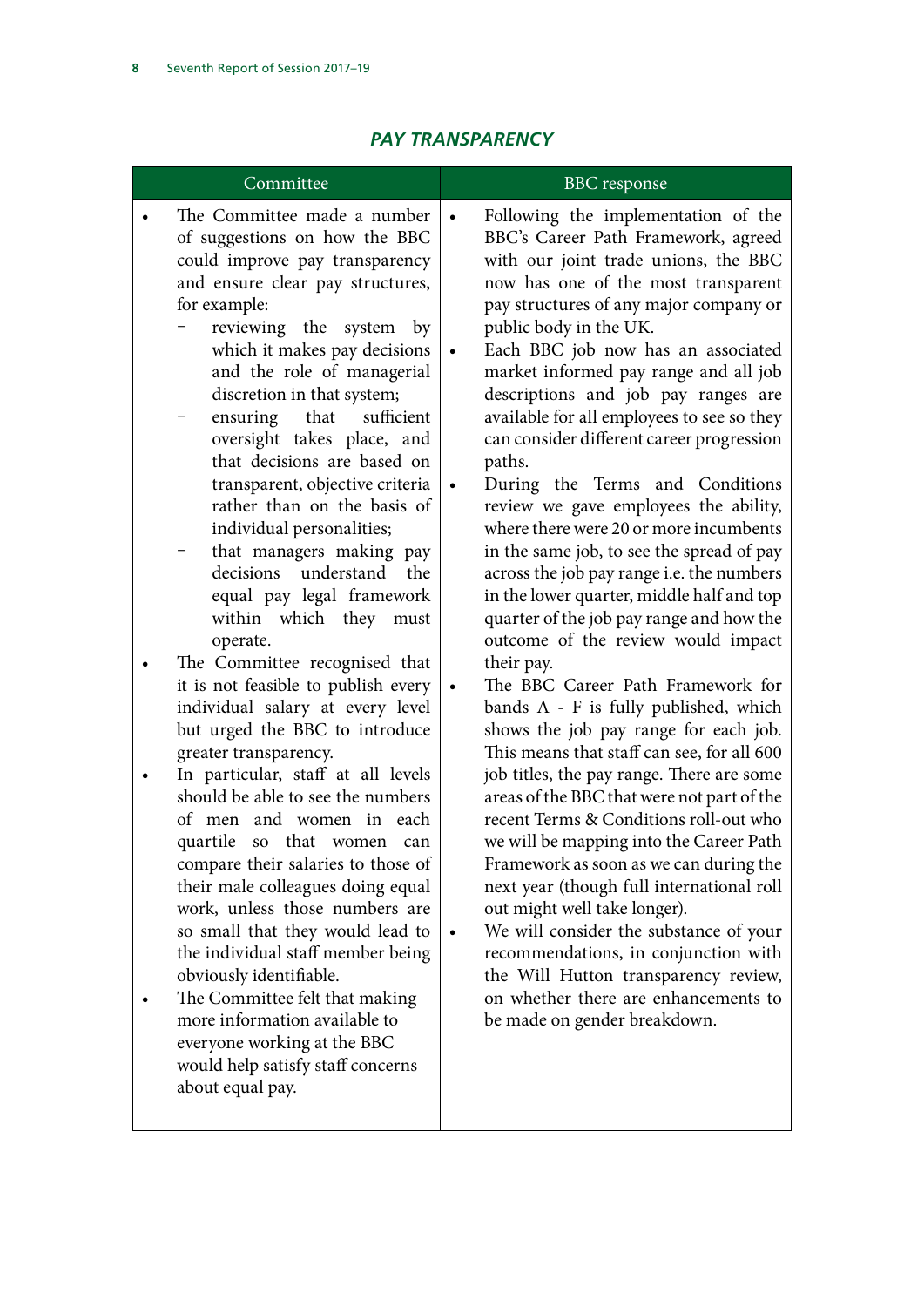<span id="page-10-0"></span>

| Committee                                                                                                                                                                                                                                                                                                                                                                                                                                                                                                                                              | <b>BBC</b> response                                                                                                                                                                                                                                                                                                                                                                                                                                                                                                                                                                                                                                                                                                                                                                                                                                                                                                                                                                                                                                                                                                                                                                                                                                                                                                                                                                                                                                                                                                                                                                                                                                                                                               |
|--------------------------------------------------------------------------------------------------------------------------------------------------------------------------------------------------------------------------------------------------------------------------------------------------------------------------------------------------------------------------------------------------------------------------------------------------------------------------------------------------------------------------------------------------------|-------------------------------------------------------------------------------------------------------------------------------------------------------------------------------------------------------------------------------------------------------------------------------------------------------------------------------------------------------------------------------------------------------------------------------------------------------------------------------------------------------------------------------------------------------------------------------------------------------------------------------------------------------------------------------------------------------------------------------------------------------------------------------------------------------------------------------------------------------------------------------------------------------------------------------------------------------------------------------------------------------------------------------------------------------------------------------------------------------------------------------------------------------------------------------------------------------------------------------------------------------------------------------------------------------------------------------------------------------------------------------------------------------------------------------------------------------------------------------------------------------------------------------------------------------------------------------------------------------------------------------------------------------------------------------------------------------------------|
| The Committee made suggestions<br>around the terminology used<br>to discuss pay issues, and was<br>concerned that the use of phrases<br>such as 'fair pay', 'oversights' and<br>pay 'revisions' might be seen as<br>an attempt to avoid the issues at<br>hand.<br>The Committee was concerned<br>that the BBC must ensure<br>compliance with its equal pay<br>legal duties and ensure that all<br>managers who make decisions<br>on pay understand those legal<br>duties, and that training should<br>be provided by BBC HR to ensure<br>that they do. | Following the annual pay disclosures<br>$\bullet$<br>in July 2017, a number of staff,<br>predominantly on-air employees, raised<br>concerns about their pay. The BBC was<br>alreadyundergoingaperiodofsignificant<br>pay reform, following a period of relative<br>pay restraint, including introducing a<br>completely new Career Path Framework<br>and pay ranges that are market informed<br>and appropriate to the BBC. In addition<br>to the annual pay disclosures, the BBC's<br>increased transparency includes the<br>communication of the new pay ranges<br>to all staff.<br>The BBC has sought to establish an<br>$\bullet$<br>open culture in which employees have<br>been encouraged to come forward with<br>comments or suggestions about pay<br>at the BBC. To provide a mechanism<br>through which pay queries could be<br>managed and resolved centrally, we<br>created the "Informal Process" and<br>set up the "Equalities Inbox", an email<br>account managed by a dedicated<br>team of HR professionals. These were<br>widely publicised through internal<br>communications to all staff.<br>Understandably, in this context, many<br>employees took the opportunity to ask<br>questions about their own pay. The BBC<br>operates a rigorous process in evaluating<br>all these queries, including considering<br>whether there are issues of equal pay<br>or fair pay. Any comparators named by<br>individuals are fully considered and this<br>is extended to broader cohorts, where<br>appropriate, in order to ensure a fair and<br>rigorous process.<br>In the small number of instances where<br>this does raise a potential equal pay issue<br>this is acknowledged to the individual. |

### *PAY TERMINOLOGY AND TRAINING FOR MANAGERS*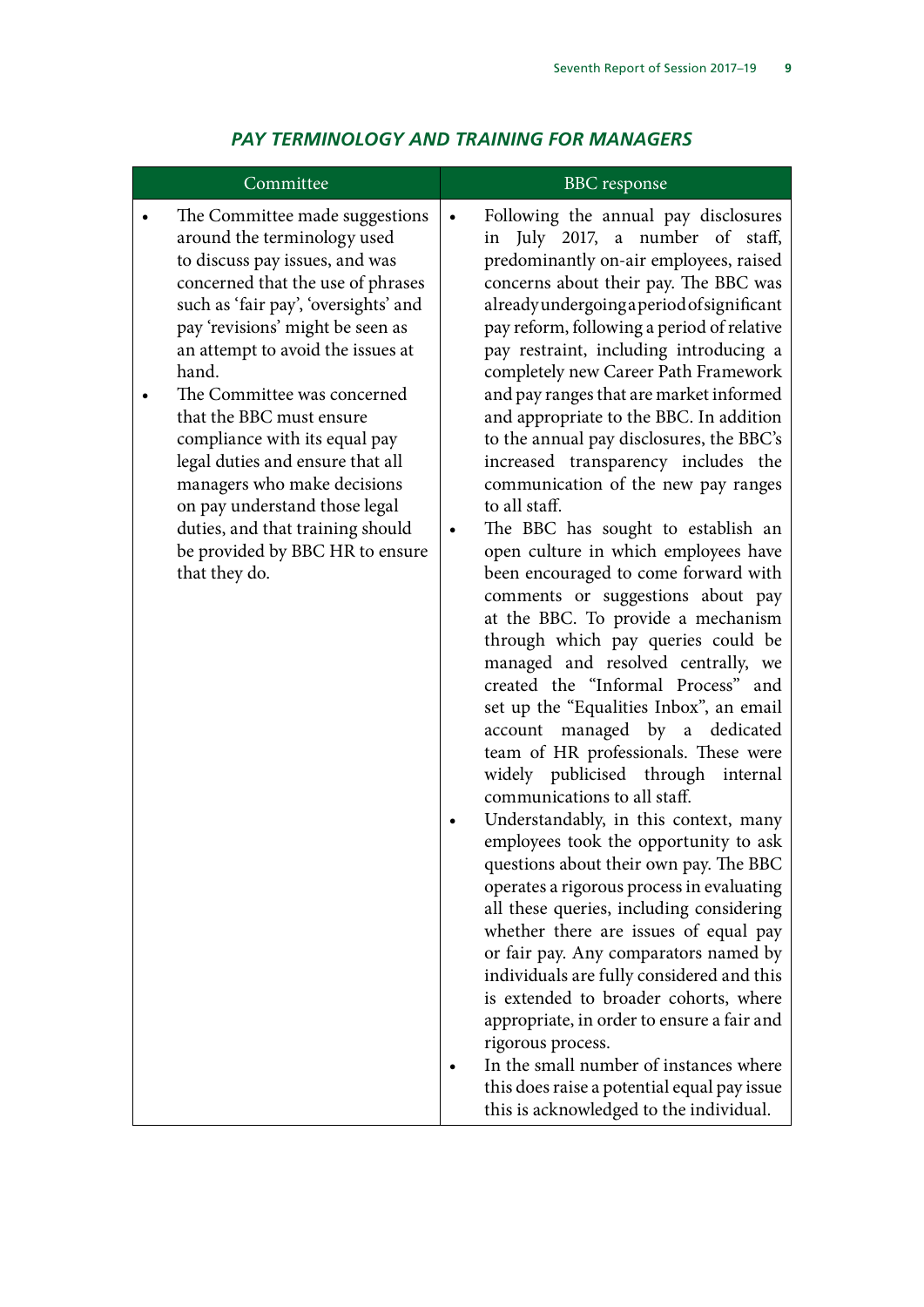| Committee                       | <b>BBC</b> response                                                                                                                                                                                                                                                                                                                                                                                                                                                                                                                                                                                                                                                                                                                                                                                                                                                                                                                                                                                                                                                                                                                                                                      |
|---------------------------------|------------------------------------------------------------------------------------------------------------------------------------------------------------------------------------------------------------------------------------------------------------------------------------------------------------------------------------------------------------------------------------------------------------------------------------------------------------------------------------------------------------------------------------------------------------------------------------------------------------------------------------------------------------------------------------------------------------------------------------------------------------------------------------------------------------------------------------------------------------------------------------------------------------------------------------------------------------------------------------------------------------------------------------------------------------------------------------------------------------------------------------------------------------------------------------------|
| (continued from previous table) | Nevertheless, the<br>overwhelming<br>majority of the 1,204 pay issues (as at 7<br>December) that have been raised with<br>the BBC (male or female) are simply an<br>enquiry about their pay, given the new<br>structures and our active encouragement<br>to staff to raise any queries they may<br>have. To date, the outcomes have been<br>fed back in over 85% of all cases without<br>the individual raising any further<br>concerns.<br>When people may have been in the same<br>role for a long period and therefore have<br>not had their remuneration checked<br>for some time, terms such as 'fair pay'<br>and 'pay revisions' would be the correct<br>description. There are also instances<br>where historic administrative errors<br>have come to light.<br>The BBC offers managers a variety of<br>training courses to educate them on the<br>importance of equal pay and fair pay,<br>of the pay structures at the BBC and of<br>how to manage and develop their teams,<br>including how to manage pay and pay<br>conversations.<br>The BBC fully acknowledges the need to<br>keep this training up to date and ensure<br>compliance with legislation and best<br>practice. |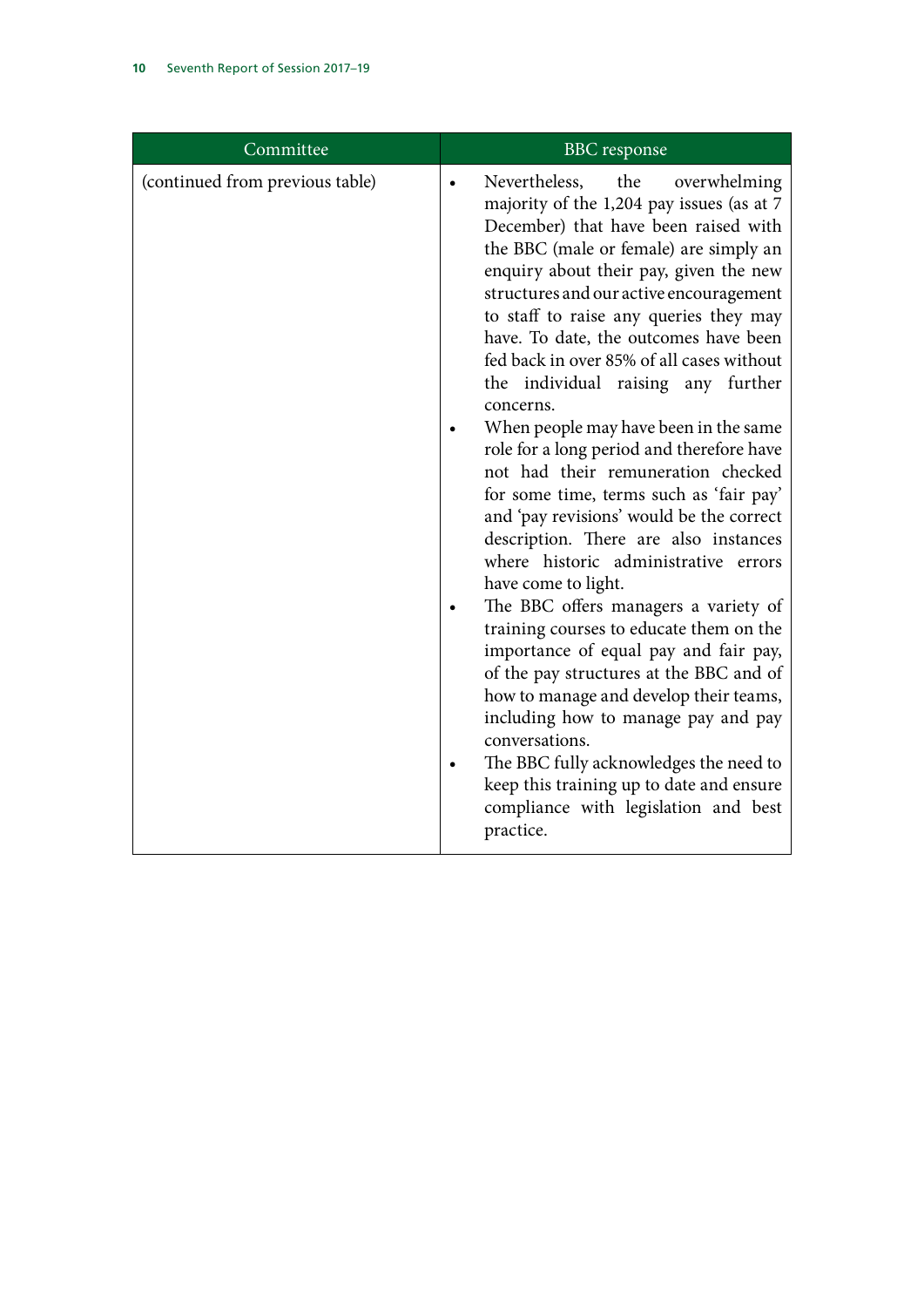<span id="page-12-0"></span>

| Committee                                                                                                                                                                                                                                                                                                                                                      | <b>BBC</b> response                                                                                                                                                                                                                                                                                                                                                                                                                                                                                                                                                                                                                                                                                                                                                                                                                                                                                                                                                                                                                                                                                                                                                                                                                                                                                                                                                                                           |
|----------------------------------------------------------------------------------------------------------------------------------------------------------------------------------------------------------------------------------------------------------------------------------------------------------------------------------------------------------------|---------------------------------------------------------------------------------------------------------------------------------------------------------------------------------------------------------------------------------------------------------------------------------------------------------------------------------------------------------------------------------------------------------------------------------------------------------------------------------------------------------------------------------------------------------------------------------------------------------------------------------------------------------------------------------------------------------------------------------------------------------------------------------------------------------------------------------------------------------------------------------------------------------------------------------------------------------------------------------------------------------------------------------------------------------------------------------------------------------------------------------------------------------------------------------------------------------------------------------------------------------------------------------------------------------------------------------------------------------------------------------------------------------------|
| The Committee proposed that the<br>BBC commit to specific targets<br>to ensure that the pay of its high<br>earners has no discriminatory<br>element to it.<br>The Committee set a specific<br>expectation that the BBC set these<br>targets by December 2018 so that<br>next year's annual report can set<br>out measurable progress towards<br>these targets. | The BBC is finalising the Career Path<br>$\bullet$<br>Framework that will apply to the vast<br>majority of on air talent. The BBC<br>intends to publish this following the<br>close of consultation and independent<br>assurance work being undertaken by<br>Naomi Ellenbogen QC, which is still<br>underway.<br>The BBC has set targets to eliminate the<br>gender pay gap by 2020 as well as targets<br>for on air representation. Tony Hall,<br>BBC Director-General stated in January<br>2018: "We're addressing unfairness in<br>individuals' pay and want to close the<br>gender pay gap and have women in half<br>of our on-air roles by 2020".<br>The pay between men and women<br>among the highest paid has already<br>narrowed, with the number of women<br>paid over £200,000 increasing from 7<br>to 14, and the number of men paid over<br>£500,000 reducing from 5 to 3. This is<br>demonstrable progress but the BBC is<br>committed to going further.<br>In addition, we are projecting that by the<br>end of 2018/19, there will be a c.60:40<br>male to female split in our highest-<br>profile presenters, a shift from c.75:25<br>two years ago. By 2019/20 we expect the<br>gender balance of our most up-to-date<br>snapshots in News and Radio will be<br>close to 50:50.<br>The BBC will continue to report progress<br>against these measures in the Annual<br>Report and Accounts. |

## *PAY FOR ON-AIR STAFF AND THOSE PAID £150K+*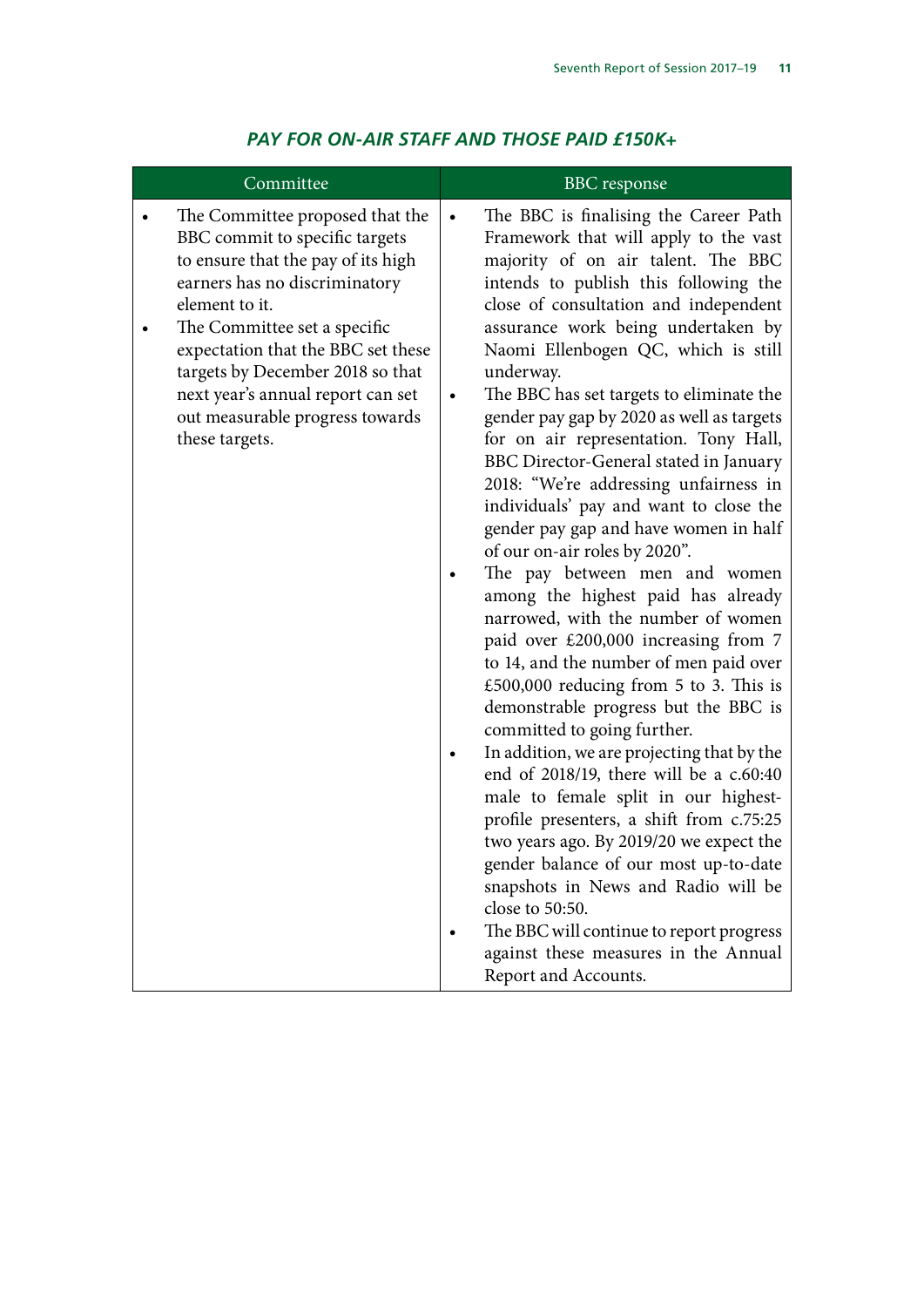<span id="page-13-0"></span>

| Committee                                                                                                                                                                                                                                                                                        | <b>BBC</b> response                                                                                                                                                                                                                                                                                                                                                                                                                                                                                                                                                                                                                                                                                                                                                                                                                                                                                                                                                                                                                                                                                                                                                                                                                                                   |
|--------------------------------------------------------------------------------------------------------------------------------------------------------------------------------------------------------------------------------------------------------------------------------------------------|-----------------------------------------------------------------------------------------------------------------------------------------------------------------------------------------------------------------------------------------------------------------------------------------------------------------------------------------------------------------------------------------------------------------------------------------------------------------------------------------------------------------------------------------------------------------------------------------------------------------------------------------------------------------------------------------------------------------------------------------------------------------------------------------------------------------------------------------------------------------------------------------------------------------------------------------------------------------------------------------------------------------------------------------------------------------------------------------------------------------------------------------------------------------------------------------------------------------------------------------------------------------------|
| The Committee considered that<br>publishing the salaries of BBC<br>Studios staff in their 2018/19<br>Annual Report, and also those<br>of high-earning presenters of<br>other programmes made for the<br>BBC by independent production<br>companies would be helpful for<br>transparency reasons. | The Government agreed that BBC<br>Studios should be treated on a level<br>field<br>playing<br>with<br>independent<br>production companies. In order for<br>the BBC to compete in an increasingly<br>global market for talent we continue to<br>believe this is essential.<br>The BBC does not have information<br>about payments made to talent by<br>independent production companies,<br>who are commercial companies. When<br>we commission a programme from an<br>independent production company, we<br>negotiate a price for the programme -<br>individual contractual arrangements<br>with talent are a matter for them. If the<br>BBC were to be the only broadcaster<br>in the UK placing this requirement on<br>independent production<br>companies<br>working for us, it would act as a major<br>disincentive for companies to work in<br>partnership with us, and this would<br>inevitably lead to a fall in the range of<br>high quality content available to the<br>Licence Fee Payer.<br>Christopher Saul has undertaken an<br>independent review of transparency<br>in the BBC Commercial subsidiaries,<br>which will be published in early 2019<br>and has considered these issues. We<br>will consider how best to implement his<br>recommendations. |

# *PUBLICATION OF BBC STUDIOS SALARIES*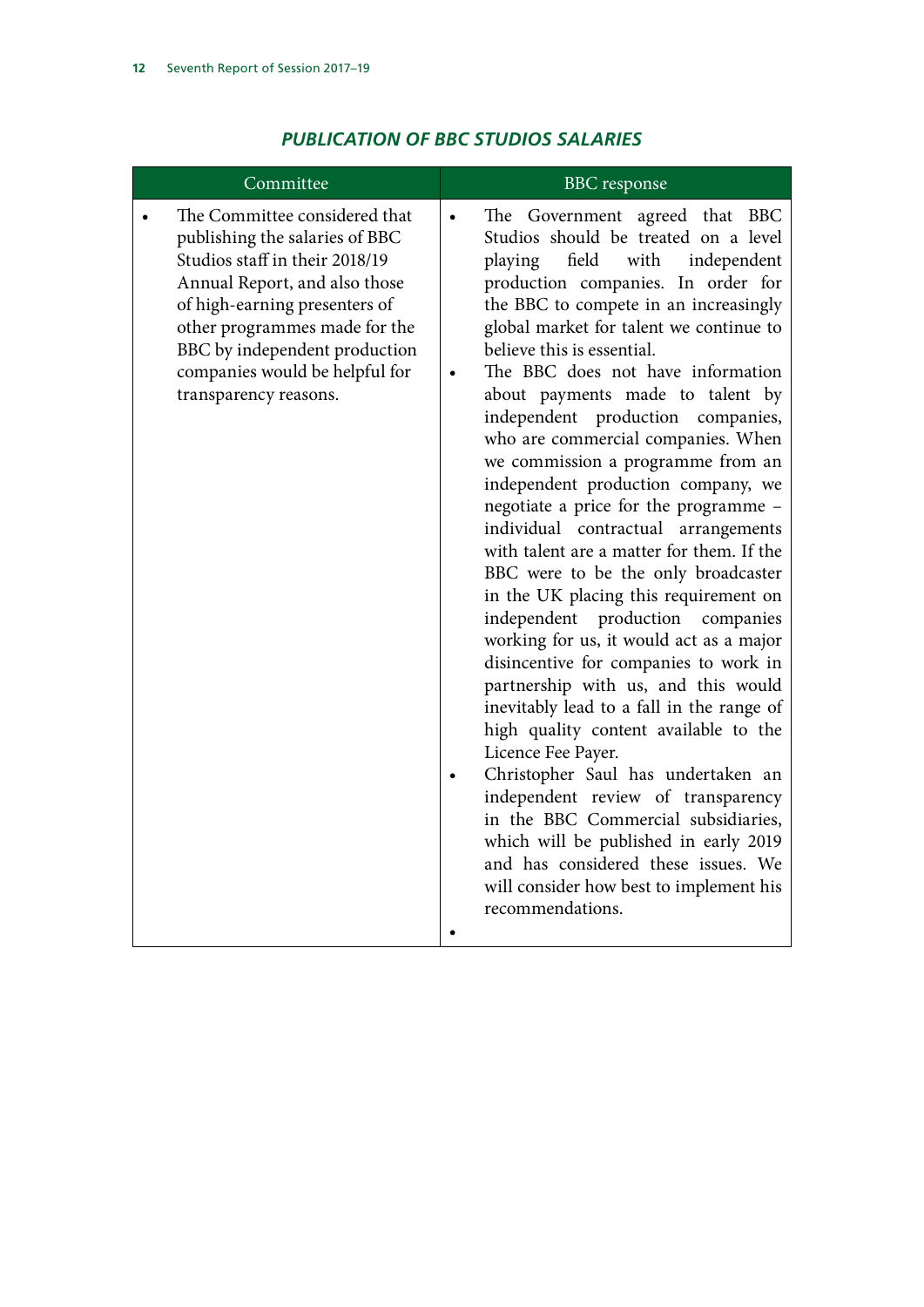<span id="page-14-0"></span>

## *INFORMAL AND FORMAL GRIEVANCE PROCESSES*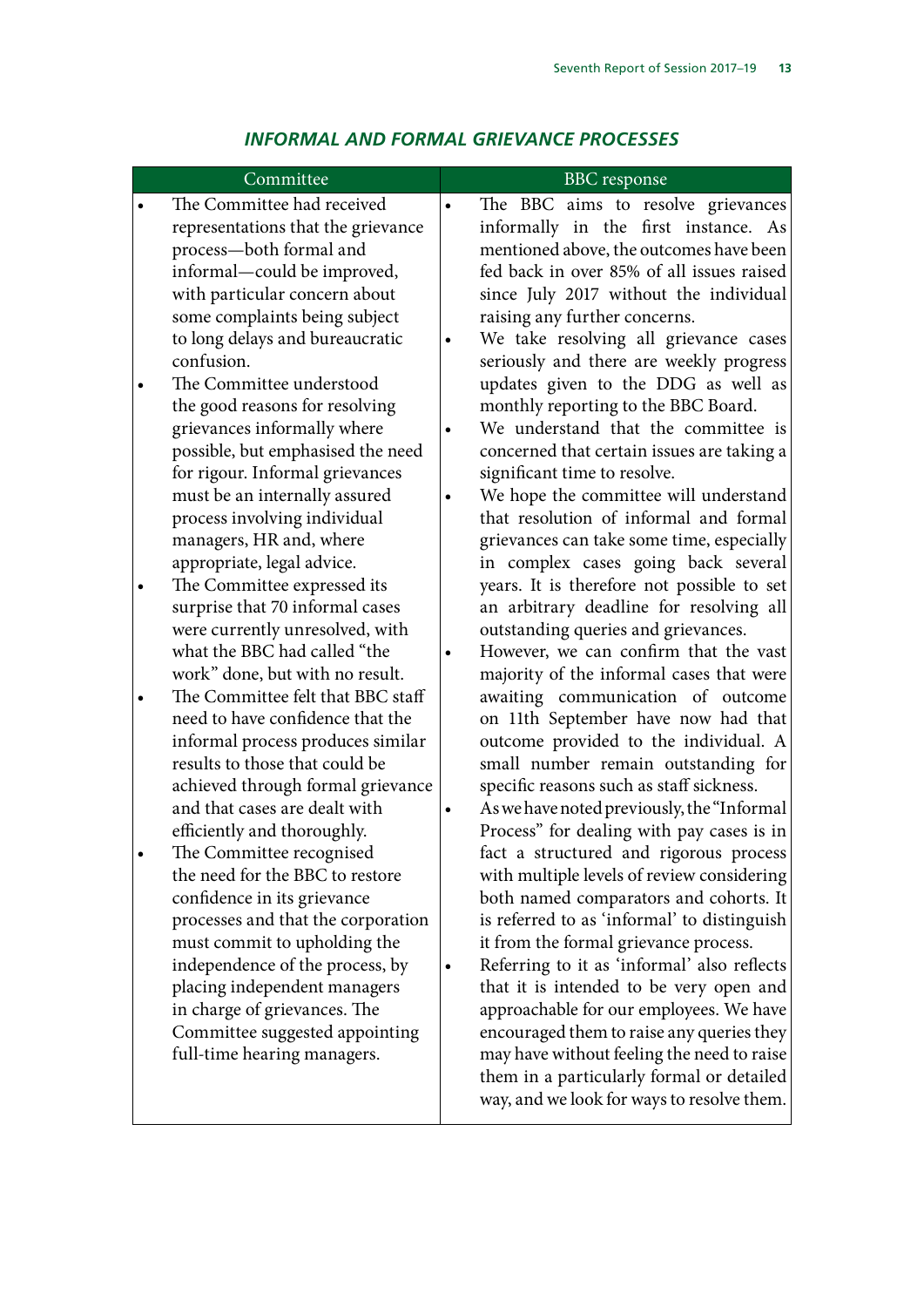| Committee                                                                                                                                                                                                                                                                                                                                                                                                                                                       | <b>BBC</b> response                                                                                                                                                                                                                                                                                                                                                                                                                                                                                                                                                                                                                                                                                                                                                                                                                                                                                                                                                                                                                                                                                                                                                                                                                                                                                                                                                                                                                                                                                       |
|-----------------------------------------------------------------------------------------------------------------------------------------------------------------------------------------------------------------------------------------------------------------------------------------------------------------------------------------------------------------------------------------------------------------------------------------------------------------|-----------------------------------------------------------------------------------------------------------------------------------------------------------------------------------------------------------------------------------------------------------------------------------------------------------------------------------------------------------------------------------------------------------------------------------------------------------------------------------------------------------------------------------------------------------------------------------------------------------------------------------------------------------------------------------------------------------------------------------------------------------------------------------------------------------------------------------------------------------------------------------------------------------------------------------------------------------------------------------------------------------------------------------------------------------------------------------------------------------------------------------------------------------------------------------------------------------------------------------------------------------------------------------------------------------------------------------------------------------------------------------------------------------------------------------------------------------------------------------------------------------|
| (continued from previous table)<br>The Committee asked that the BBC<br>should state publicly how many<br>grievance cases are still awaiting<br>resolution, and how many of these<br>are claims regarding a lack of<br>equal pay.<br>There was a proposal that BBC<br>should also commit to have<br>completed the grievance process<br>for all existing cases, including<br>making any financial settlements<br>that may be owed, within the next<br>six months. | The BBC has devoted a very significant<br>$\bullet$<br>amount of resource to the Informal<br>Process. It is managed by a dedicated<br>Central Pay Case Management Team<br>comprised of 10 experienced HR<br>professionals who act as case managers,<br>overseen by a senior HR professional<br>who leads the team and with the<br>assistance of two support staff.<br>We have set and communicated to<br>employees that we will aim to deliver<br>an outcome within 30 days of receiving<br>their query although in practice given<br>the complexity and volume of cases this<br>has not always been possible.<br>The process is always underpinned by<br>some core principles:<br>There is no barrier to submitting<br>a request for a review. Every query<br>submitted to the Informal Process<br>will be considered and it is not<br>necessary for the employee to name<br>specific comparators or include<br>detailed submission (though<br>of course they may do so if they<br>wish). The employee simply needs<br>to request a review of their pay to<br>trigger the process.<br>Employees have been encouraged<br>to raise any queries they have and<br>the BBC is clear that there should be<br>no stigma associated with raising a<br>query.<br>Analysis is conducted on a person<br>basis,<br>considering<br>person<br>by<br>appropriate cohorts and all named<br>comparators identified either by the<br>employee in their initial query or<br>on further discussion with the Case<br>Manager. |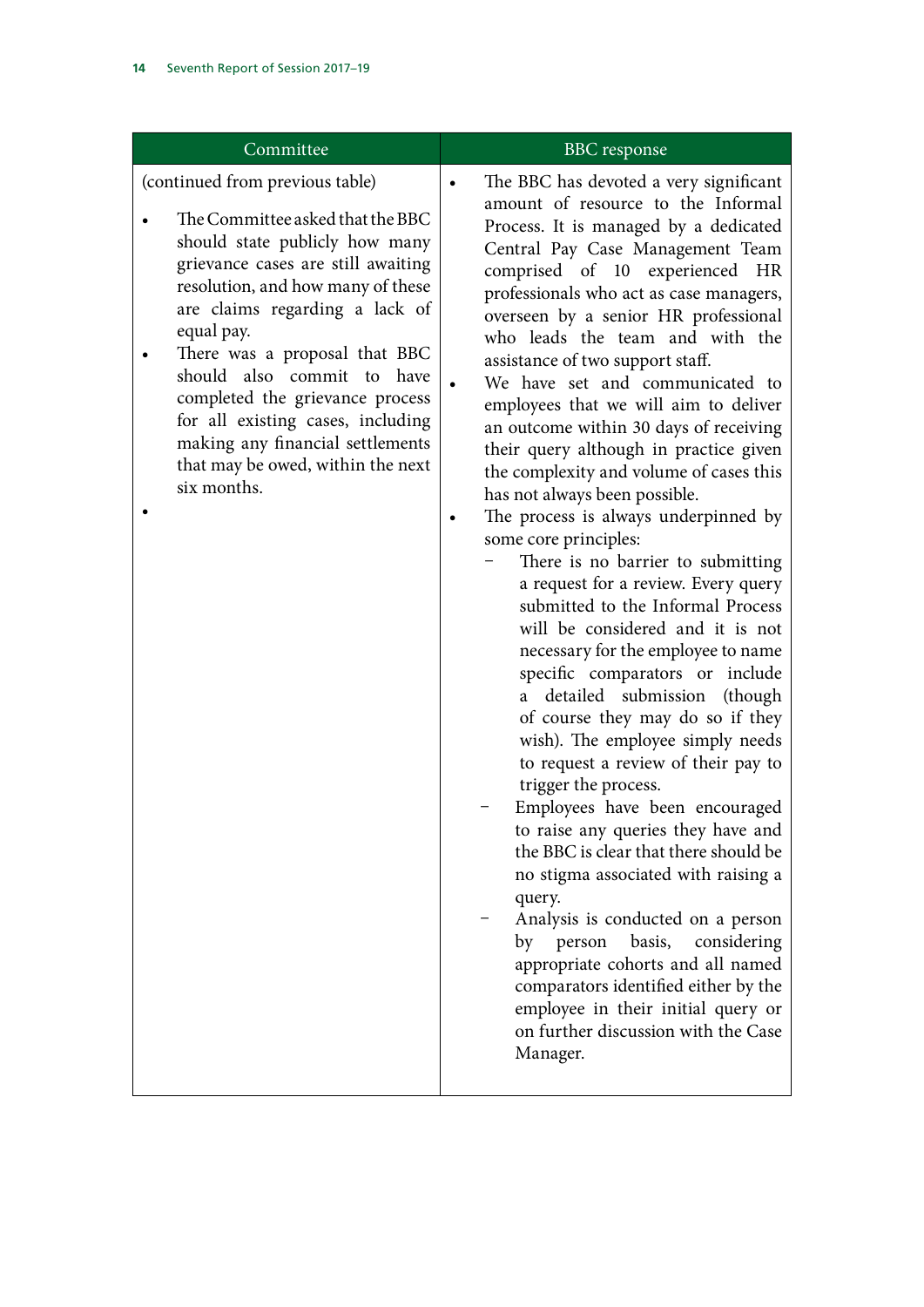| Committee                       | <b>BBC</b> response                                                                                                                                                                                                                                                                                                                                                                                                                                                                                                                                                                                                                                                                                                                                                                                                                                                                                                                                                                                                                                                                                                                                                                                                                                                                                                                                                                                                                              |
|---------------------------------|--------------------------------------------------------------------------------------------------------------------------------------------------------------------------------------------------------------------------------------------------------------------------------------------------------------------------------------------------------------------------------------------------------------------------------------------------------------------------------------------------------------------------------------------------------------------------------------------------------------------------------------------------------------------------------------------------------------------------------------------------------------------------------------------------------------------------------------------------------------------------------------------------------------------------------------------------------------------------------------------------------------------------------------------------------------------------------------------------------------------------------------------------------------------------------------------------------------------------------------------------------------------------------------------------------------------------------------------------------------------------------------------------------------------------------------------------|
| (continued from previous table) | The process is dynamic in that<br>outcomes may be revisited if new<br>facts arise.<br>If an individual is not happy with the<br>outcome of the Informal Process, or<br>if they have indicated that they do not<br>wish for their query to be considered<br>informally, they may choose to have<br>their query considered as a formal<br>grievance.<br>The formal grievance process follows<br>the BBC's standard internal grievance<br>process with some important alterations.<br>In particular, in order to ensure<br>confidence, the BBC has ensured that<br>there is an independent element in the<br>formal grievance process. It is heard by<br>a manager from outside the individual's<br>division along with an independent<br>external expert from Croner, who has<br>the casting vote.<br>Croner are regarded as experts in<br>the employment law and HR field,<br>and they have been appointed on<br>the basis that they are expressly<br>required to be independent and<br>understood as such by employees.<br>The key purposes of retaining<br>Croner were to (1) introduce a<br>strong independent voice to the<br>formal process (2) speed the process<br>up where possible, and (3) bring<br>expert knowledge of the Equality<br>Act and ACAS codes of practice.<br>They were selected because they<br>are known as employment law and<br>HR experts, and helpfully they have<br>resources across the UK, not just in<br>London. |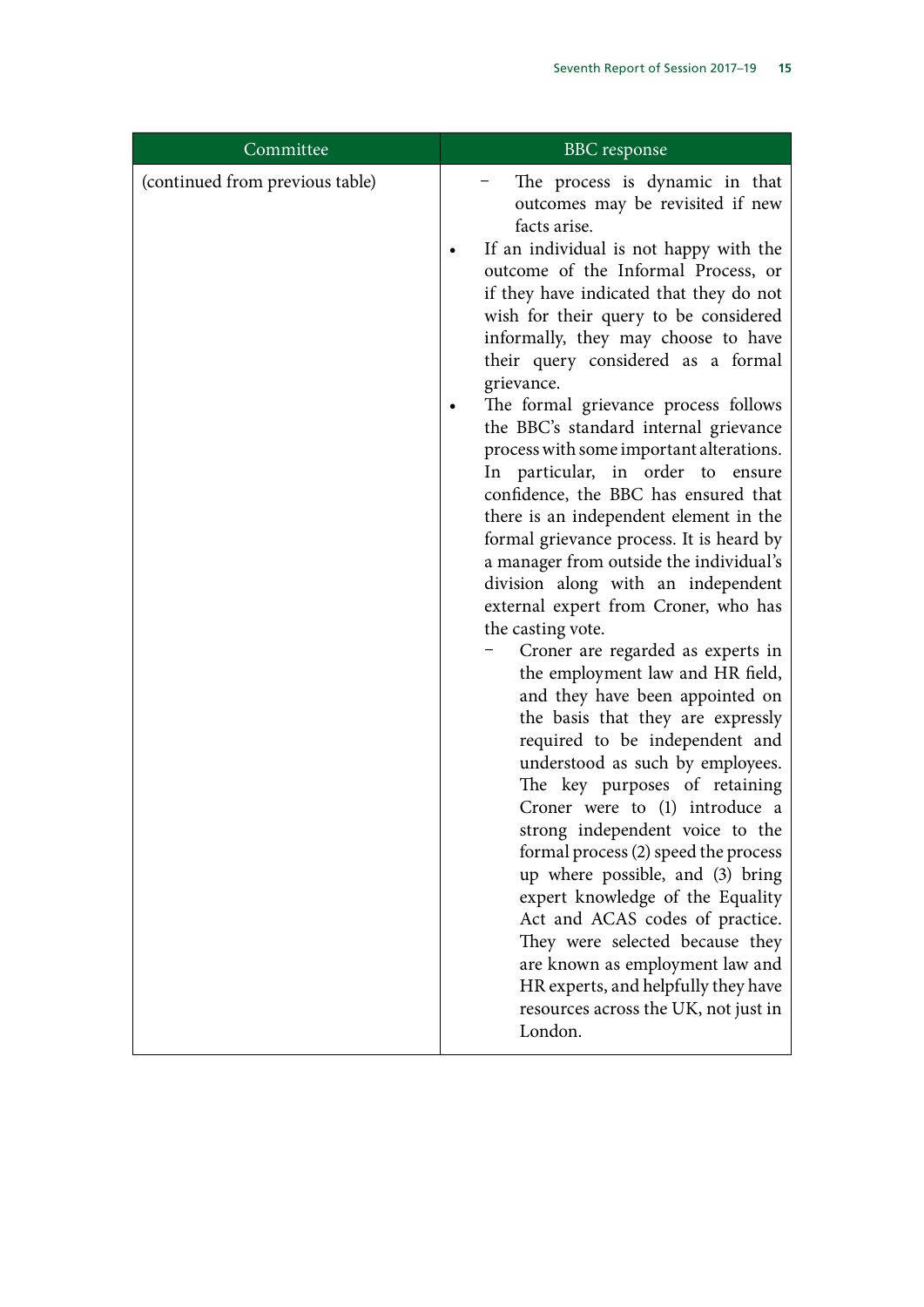| Committee                       | <b>BBC</b> response                                                                                                                                                                                                                                                                                                                                                                                                                                                                                                                                                                                                                                                                                                                                                                                                                                                                                                                                                                                                                                                                                                                                                       |
|---------------------------------|---------------------------------------------------------------------------------------------------------------------------------------------------------------------------------------------------------------------------------------------------------------------------------------------------------------------------------------------------------------------------------------------------------------------------------------------------------------------------------------------------------------------------------------------------------------------------------------------------------------------------------------------------------------------------------------------------------------------------------------------------------------------------------------------------------------------------------------------------------------------------------------------------------------------------------------------------------------------------------------------------------------------------------------------------------------------------------------------------------------------------------------------------------------------------|
| (continued from previous table) | completely<br>Croner<br>operate<br>the BBC.<br>independently from<br>That is written into their Terms of<br>Reference, which we agreed with<br>our recognised trade unions.<br>The<br>joint<br>unions<br>played<br>an<br>important role in finalising the<br>terms of reference for Croner. The<br>BBC receives periodic feedback<br>from Croner on their work. We met<br>the joint unions on 14 December<br>and will set up a further joint<br>review meeting with Croner in the<br>new year.<br>In line with recommendation of the<br>committee, the BBC has appointed<br>a number of dedicated hearing<br>managers, which are experienced<br>BBC or ex-BBC managers.<br>The BBC seeks to maintain a continual<br>dialogue with employees and will look<br>to resolve queries or concerns without<br>need for a formal grievance and/or<br>appeal where possible.<br>If individuals are still not satisfied with<br>the outcome of their formal grievance<br>they can appeal. The appeal will be<br>heard jointly by a different senior BBC<br>manager and different independent<br>expert from Croner. Again, the Croner<br>representative will have the casting vote. |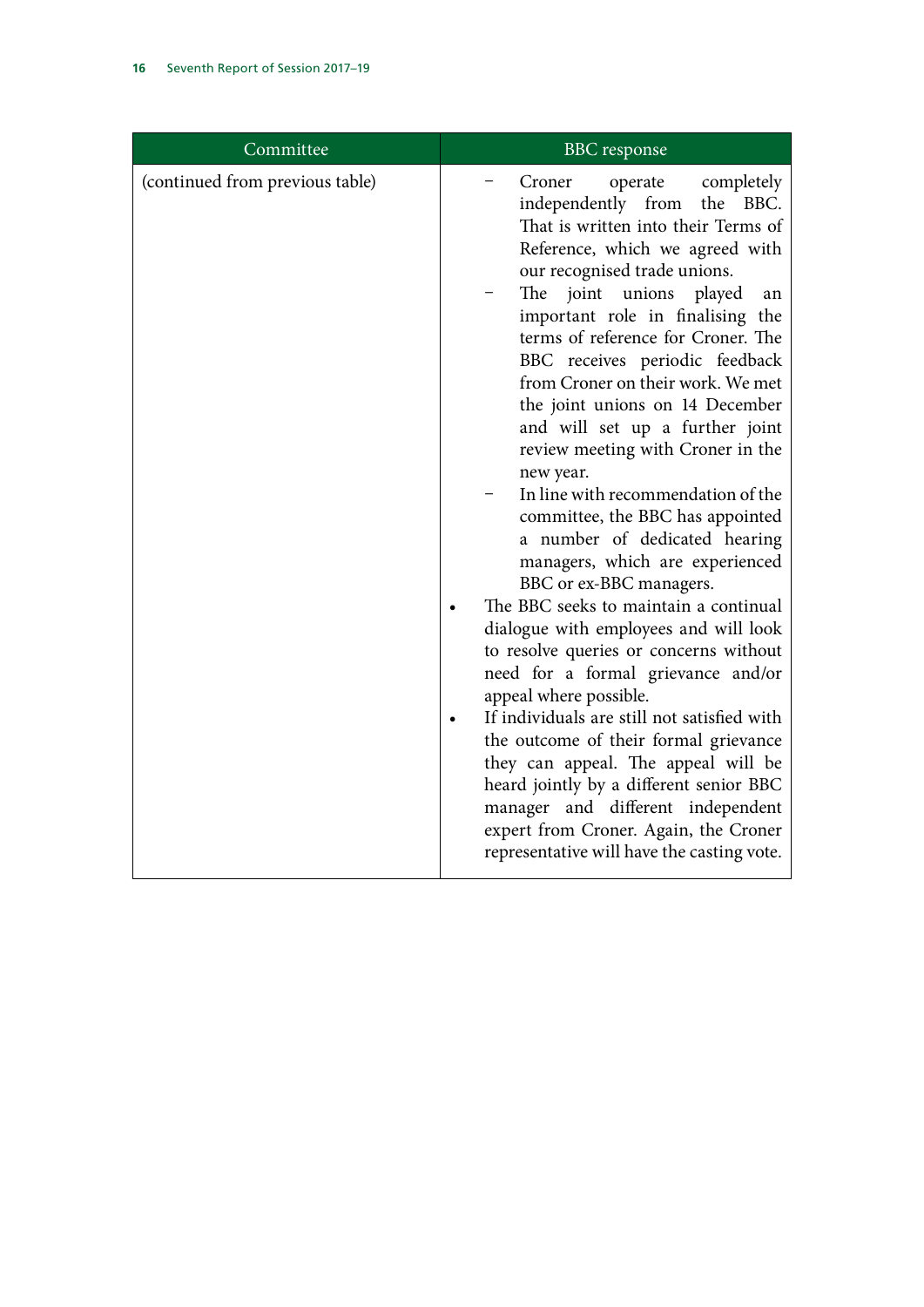<span id="page-18-0"></span>

| Committee                       | <b>BBC</b> response                                                                                                                                                                                                                                                                                                                                                                                                                                                                                                                                                                                                                                                                      |
|---------------------------------|------------------------------------------------------------------------------------------------------------------------------------------------------------------------------------------------------------------------------------------------------------------------------------------------------------------------------------------------------------------------------------------------------------------------------------------------------------------------------------------------------------------------------------------------------------------------------------------------------------------------------------------------------------------------------------------|
| (continued from previous table) | Since the Informal Process was first<br>$\bullet$<br>implemented, we have continually<br>looked at ways of refining<br>and<br>improving it and, where necessary, we<br>make adjustments. For example, at an<br>early stage, we created the Equalities<br>Inbox to provide a centralised and<br>accessible means for employees to raise<br>queries. Further, we set up the dedicated<br>Pay Case Management Team to manage<br>those queries, ensure consistency of<br>approach and sharing of expertise.<br>We note the Committee's comments<br>about publishing the number of<br>grievance cases and will consider that in<br>the context of the transparency review<br>mentioned above. |

# *ENGAGEMENT WITH STAFF ON PAY-RELATED MATTERS*

| Committee                                                                                                                                                                                                                                                                                                                                                                                                                                                                         | <b>BBC</b> response                                                                                                                                                                                                                                                                                                                                                                                                                                                                                                                                                                                                                                                                                                                                                                                                                                    |
|-----------------------------------------------------------------------------------------------------------------------------------------------------------------------------------------------------------------------------------------------------------------------------------------------------------------------------------------------------------------------------------------------------------------------------------------------------------------------------------|--------------------------------------------------------------------------------------------------------------------------------------------------------------------------------------------------------------------------------------------------------------------------------------------------------------------------------------------------------------------------------------------------------------------------------------------------------------------------------------------------------------------------------------------------------------------------------------------------------------------------------------------------------------------------------------------------------------------------------------------------------------------------------------------------------------------------------------------------------|
| The Committee felt it was<br>important that the BBC had an<br>environment where staff feel<br>supported and empowered to<br>come forward with equal pay<br>complaints.<br>The Committee was concerned<br>that individuals affected by these<br>reviews need to be consulted<br>from the outset and throughout.<br>In particular, that reviews should<br>be independent, with staff and<br>recognised Trades Unions<br>shaping their scope, terms of<br>reference and methodology. | Employees have been encouraged to<br>$\bullet$<br>raise any queries they have around pay<br>and the BBC is clear there is no stigma<br>associated with raising a query.<br>The BBC engages regularly with staff<br>٠<br>and the joint unions on issues including<br>pay and equality. This is reflected in<br>the NUJ's response to the Committee's<br>report, which says "The NUJ and joint<br>unions have been working hard with the<br>BBC to tackle these problems and have<br>made meaningful progress".<br>Staff and the joint unions were also<br>consulted as part of the two transparency<br>reviews - around 2,800 staff members<br>took part.<br>We have also this year held five reviews<br>$\bullet$<br>the culture<br>and progression<br>into<br>opportunities for people at the BBC.<br>Thousands of staff engaged with the<br>reviews. |
|                                                                                                                                                                                                                                                                                                                                                                                                                                                                                   |                                                                                                                                                                                                                                                                                                                                                                                                                                                                                                                                                                                                                                                                                                                                                                                                                                                        |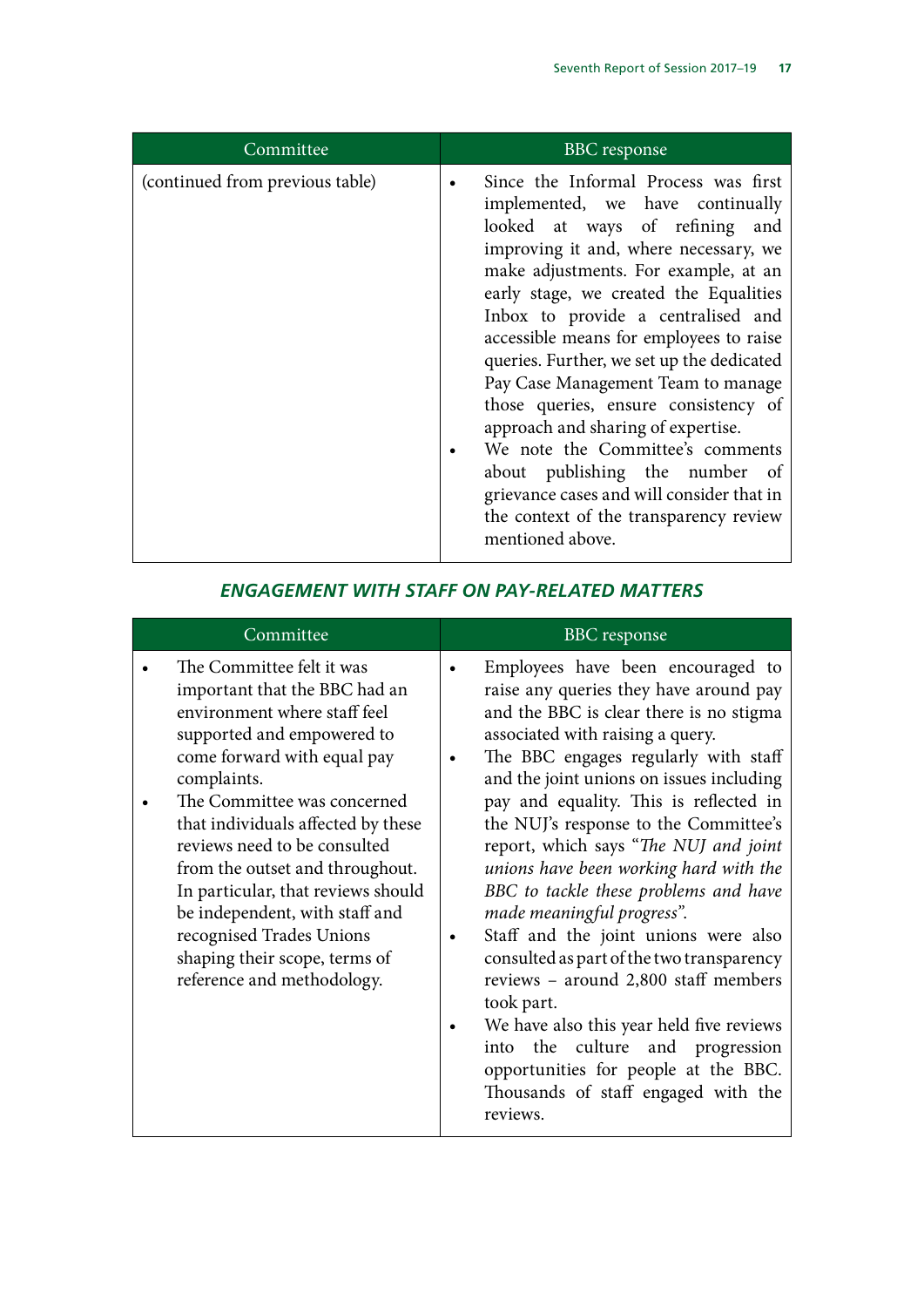<span id="page-19-0"></span>

| Committee                       | <b>BBC</b> response                                                                                                                                                                                                                                                          |
|---------------------------------|------------------------------------------------------------------------------------------------------------------------------------------------------------------------------------------------------------------------------------------------------------------------------|
| (continued from previous table) | We confirm it is our intention to<br>conduct a further equal pay audit,<br>and anticipate doing so in the next 24<br>months. We will consider carefully our<br>approach including how best to involve<br>representatives from our recognised<br>trade unions in the process. |

## *PERSONAL SERVICE COMPANIES*

| Committee                                                                                                                                                                                                                                                                                                                                                                                                                                                                                                                                                             | <b>BBC</b> response                                                                                                                                                                                                                                                                                                                                                                                                                                                                                                                                                                                                                                                                                                                                                                                                                                                                                                                                                                                                                                                                                                                                                                                                                                                             |
|-----------------------------------------------------------------------------------------------------------------------------------------------------------------------------------------------------------------------------------------------------------------------------------------------------------------------------------------------------------------------------------------------------------------------------------------------------------------------------------------------------------------------------------------------------------------------|---------------------------------------------------------------------------------------------------------------------------------------------------------------------------------------------------------------------------------------------------------------------------------------------------------------------------------------------------------------------------------------------------------------------------------------------------------------------------------------------------------------------------------------------------------------------------------------------------------------------------------------------------------------------------------------------------------------------------------------------------------------------------------------------------------------------------------------------------------------------------------------------------------------------------------------------------------------------------------------------------------------------------------------------------------------------------------------------------------------------------------------------------------------------------------------------------------------------------------------------------------------------------------|
| The Committee was concerned<br>that the BBC should work<br>with the presenters affected to<br>find a satisfactory solution. In<br>particular presenters should be<br>engaged as an employee (with<br>appropriate rights, responsibilities<br>and protections) unless they are<br>doing so genuinely as someone<br>in business on their own account<br>providing services to numbers of<br>clients including the BBC.<br>The Committee suggested that<br>in some cases there may be<br>a justification for the BBC to<br>offer compensation to certain<br>individuals. | The BBC is in ongoing dialogue with<br>$\bullet$<br>HMRC to resolve outstanding issues and<br>clarify employment status to minimise<br>the uncertainty felt by those affected.<br>We are also exploring with HMRC the<br>$\bullet$<br>options for resolution in cases where<br>individuals believe the BBC bears<br>some liability for Employers' National<br><b>Insurance Contributions.</b><br>In the meantime, we have set up a<br>$\bullet$<br>confidential helpline and hardship fund<br>and are working with those affected at<br>an individual level and via the BBC's<br>recognised unions. We have<br>also<br>worked collaboratively with the unions,<br>individuals and their representatives/<br>agents to establish new sets of contract<br>terms.<br>There are regular ongoing meetings<br>with representational groups of those<br>affected.<br>The NAO published their report into the<br>use of PSCs by the BBC in November.<br>Their findings on the historic use of PSCs<br>were in line with the evidence we have<br>previously supplied to the Committee.<br>We note the NAO's findings in respect<br>of those issues we are currently seeking<br>to resolve through our engagement<br>with HMRC, as we explained to the<br>Committee in our oral evidence. |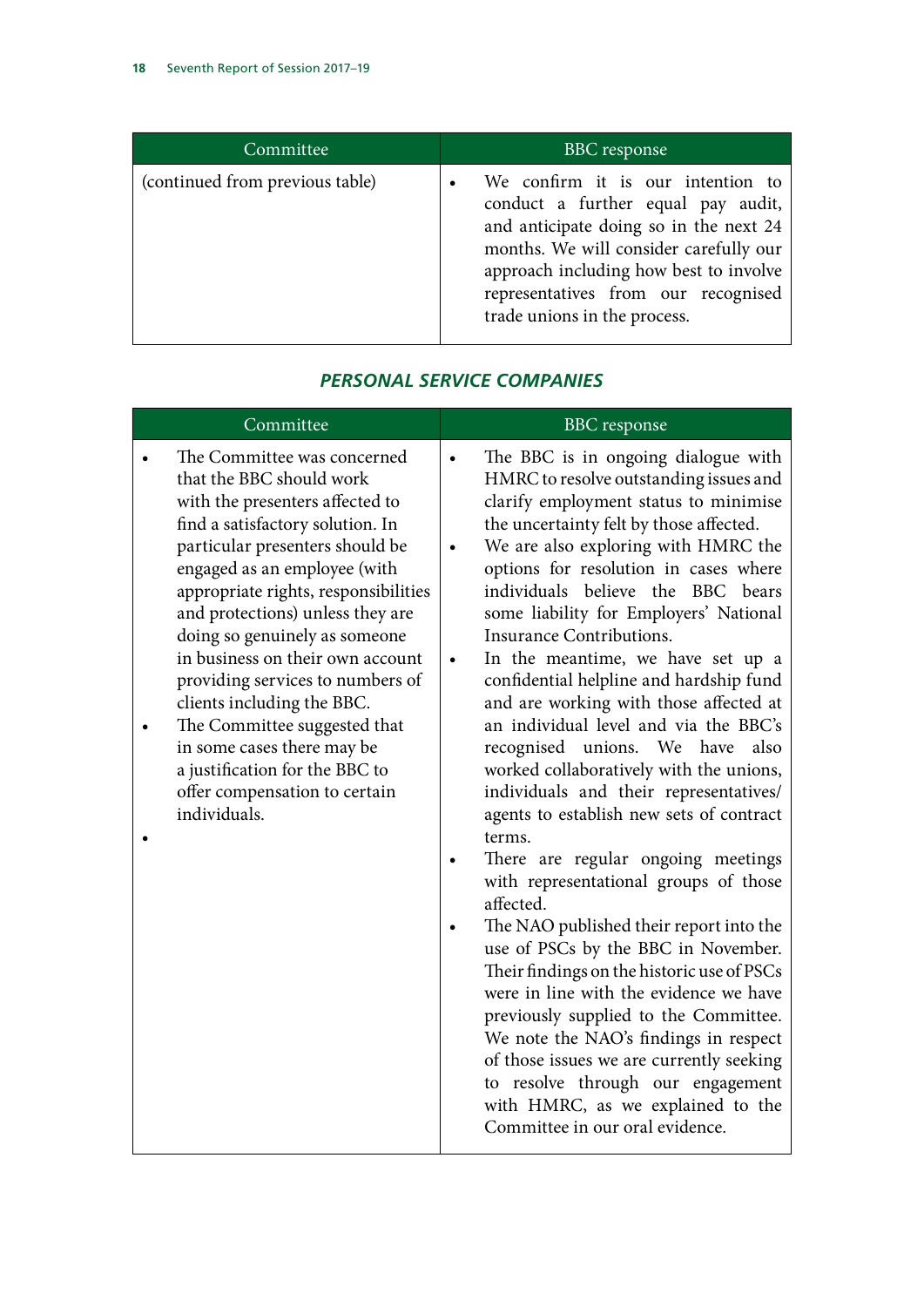<span id="page-20-0"></span>

| Committee                       | <b>BBC</b> response                                                                                                                                                                |
|---------------------------------|------------------------------------------------------------------------------------------------------------------------------------------------------------------------------------|
| (continued from previous table) | In addition we are working with the rest<br>$\bullet$<br>of the media industry and with HMRC<br>to develop a set of updated guidance that<br>works for those engaged in the media. |

# *LICENCE FEE CONCESSION FOR OVER 75 YEAR OLDS*

| Committee                                                                                                                                                                                                                                           | <b>BBC</b> response                                                                                                                                                                                                                                                                                                                                                                                                                                                                         |
|-----------------------------------------------------------------------------------------------------------------------------------------------------------------------------------------------------------------------------------------------------|---------------------------------------------------------------------------------------------------------------------------------------------------------------------------------------------------------------------------------------------------------------------------------------------------------------------------------------------------------------------------------------------------------------------------------------------------------------------------------------------|
| The Committee was concerned<br>that as of September, there<br>had been little progress on<br>consultation with the public<br>and asked the BBC to commit<br>to including detailed plans of its<br>proposed actions in next year's<br>annual report. | As the Committee will be<br>aware,<br>$\bullet$<br>we launched a three month public<br>consultation on November 21st and are<br>committed to publishing the results in<br>due course.<br>The Committee will also have seen that<br>$\bullet$<br>Frontier Economics have now published<br>their two pieces of work, one exploring<br>the landscape around intergenerational<br>fairness and free over-75s TV licences,<br>and the full report looking at the longer<br>term funding options. |

# *BBC PARLIAMENT*

| Committee                                                                                                                                                                                                                                                                                                                                                                                                                                                                                                                                             | <b>BBC</b> response                                                                                                                                                                                                                                                                                                                                                                                                                                                                                                                   |
|-------------------------------------------------------------------------------------------------------------------------------------------------------------------------------------------------------------------------------------------------------------------------------------------------------------------------------------------------------------------------------------------------------------------------------------------------------------------------------------------------------------------------------------------------------|---------------------------------------------------------------------------------------------------------------------------------------------------------------------------------------------------------------------------------------------------------------------------------------------------------------------------------------------------------------------------------------------------------------------------------------------------------------------------------------------------------------------------------------|
| The Committee requested that<br>the BBC lay out a new strategy<br>for the BBC Parliament channel<br>including careful thought about<br>how this can continue to be<br>delivered as a broadcast channel.<br>As part of this:<br>The Committee<br>proposed<br>this should be done via<br>collaboration between the<br>BBC and both Houses,<br>including their domestic<br>committees, aiming to report<br>back to both Houses with<br>a new vision of the service.<br>This should be done swiftly<br>and certainly by the end of<br>this calendar year. | We have already clarified our plans for<br>$\bullet$<br>BBC Parliament in our supplementary<br>evidence to the Committee.<br>As we said to the Committee in our<br>$\bullet$<br>oral evidence, there is no prospect of<br>BBC Parliament ceasing to be a linear<br>channel in the near future. However, as<br>with any BBC channel we cannot predict<br>what future decisions may be made in<br>terms of distribution, but of course as we<br>made clear this would be in the context<br>of changing audience behaviour.<br>$\bullet$ |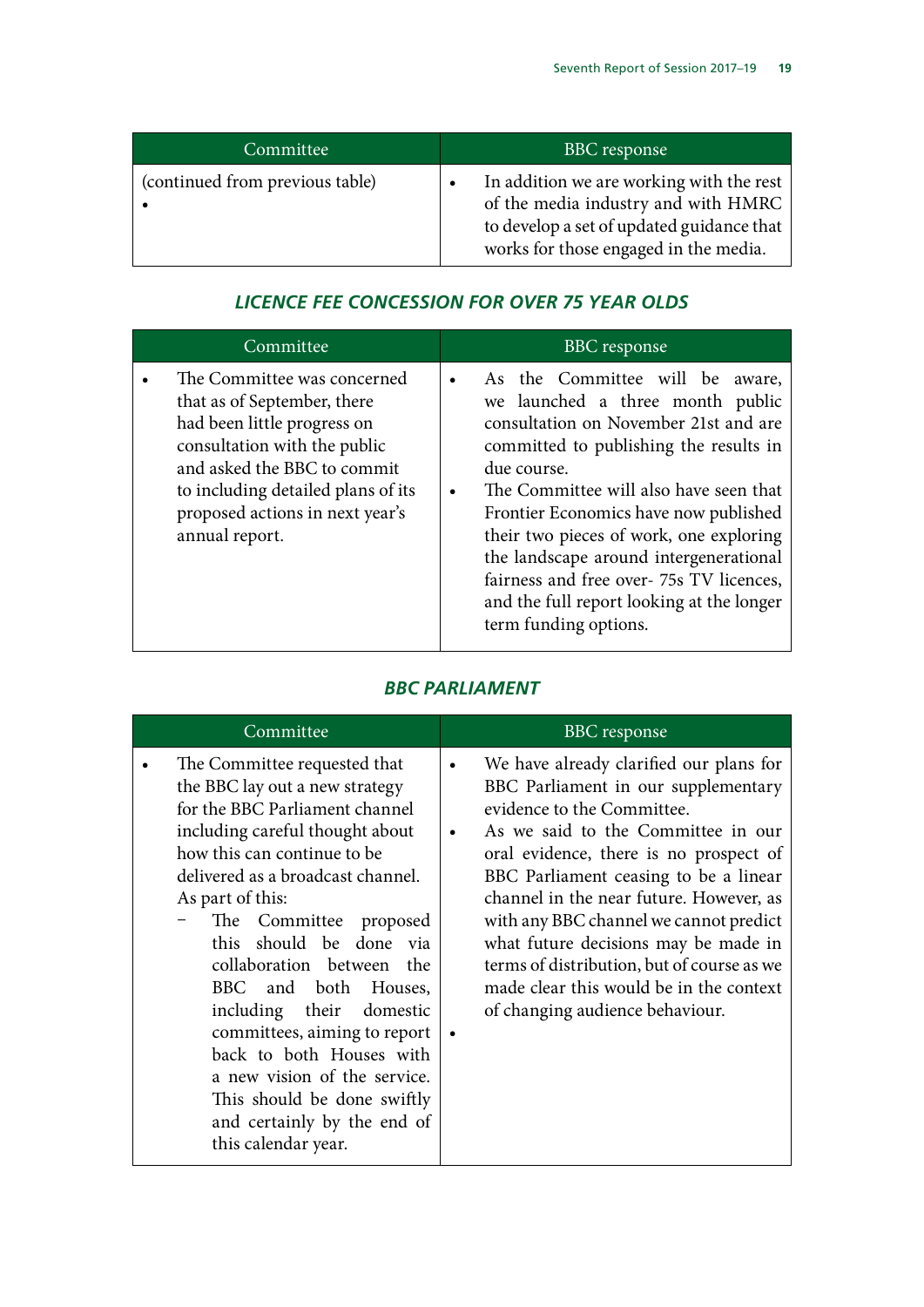<span id="page-21-0"></span>

| Committee                                                                                                                                                                 | <b>BBC</b> response                                                                                                                                                                                                                                                                                                                                                                                                                                                                                                                                                                                                                                                                                                                                                                                                                                                                             |
|---------------------------------------------------------------------------------------------------------------------------------------------------------------------------|-------------------------------------------------------------------------------------------------------------------------------------------------------------------------------------------------------------------------------------------------------------------------------------------------------------------------------------------------------------------------------------------------------------------------------------------------------------------------------------------------------------------------------------------------------------------------------------------------------------------------------------------------------------------------------------------------------------------------------------------------------------------------------------------------------------------------------------------------------------------------------------------------|
| (continued from previous table)<br>The group should supply<br>more granular information<br>on the viewing figures for<br>the channel, and projected<br>savings scenarios. | BBC Parliament has an excellent<br>working relationship with Parliament<br>through the Parliamentary Broadcasting<br>Department which has itself been<br>making significant changes in recent<br>years in developing its capabilities for<br>audio-visual content. This is opening<br>up new opportunities for how the BBC<br>and Parliament can work together,<br>for example in making best use of our<br>respective technologies in providing<br>AV content and to enhance the<br>understanding of Parliament for the<br>public.<br>We do not believe it would be appropriate<br>to convene a 'formal' working group<br>as suggested by the Committee, as<br>this could compromise the BBC's<br>independence. But we want to assure the<br>Committee that we share an objective<br>of enhancing parliamentary coverage in<br>a way that helps all audiences increase<br>their understanding. |

| Committee                                                                                                                                                                                                                                                                                                                                                                                                                                     | <b>BBC</b> response                                                                                                                                                                                                                                                                                                                                                                                                                                    |
|-----------------------------------------------------------------------------------------------------------------------------------------------------------------------------------------------------------------------------------------------------------------------------------------------------------------------------------------------------------------------------------------------------------------------------------------------|--------------------------------------------------------------------------------------------------------------------------------------------------------------------------------------------------------------------------------------------------------------------------------------------------------------------------------------------------------------------------------------------------------------------------------------------------------|
| The Committee asked whether<br>the BBC received a reply to the<br>letter to the Attorney General<br>and, if so, are you able to let us<br>have a copy?                                                                                                                                                                                                                                                                                        | We are still awaiting a response from the<br>$\bullet$<br>Government. We will happily share it<br>with the Committee once we receive it.                                                                                                                                                                                                                                                                                                               |
| The Committee noted that during<br>questioning in Salford, the panel<br>said they had not conducted an<br>internal review as to whether the<br>reporting on the police action<br>at Sir Cliff's home had followed<br>the BBC's Editorial Guidelines.<br>The BBC's views on the court<br>judgement notwithstanding, the<br>Committee asked whether the<br>BBC consider Guidelines had<br>been breached at all, and if so in<br>which respects? | Although the BBC has apologised to<br>$\bullet$<br>Sir Cliff and accepted that we overdid<br>the reporting, as we have explained in<br>the letter sent to the Attorney General,<br>the BBC considers that the judge erred<br>in law in finding that broadcasters and<br>journalists, when reporting on matters<br>in the public interest, normally have no<br>right to publish the name of a person who<br>is the subject of a criminal investigation. |

### *SIR CLIFF RICHARD AND THE EDITORIAL GUIDELINES*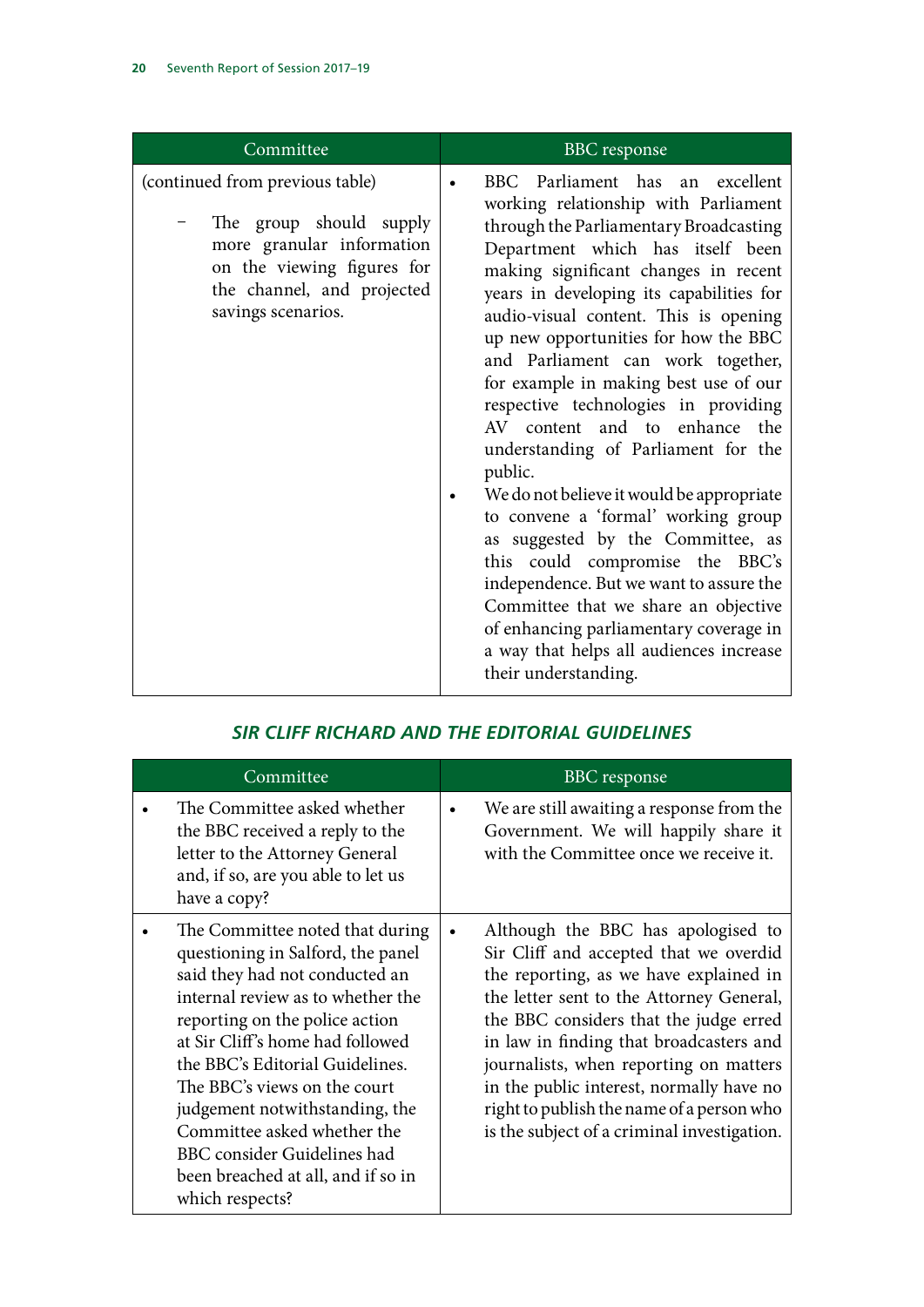| Committee                                                                                 | <b>BBC</b> response                                                                                                                                                                                                                                                                                                                                                                                                                                                                                                                                                                                                                                                                                                                                                                                                                                                                                                                                                                                                                                                                                                                                                                                                                                                            |
|-------------------------------------------------------------------------------------------|--------------------------------------------------------------------------------------------------------------------------------------------------------------------------------------------------------------------------------------------------------------------------------------------------------------------------------------------------------------------------------------------------------------------------------------------------------------------------------------------------------------------------------------------------------------------------------------------------------------------------------------------------------------------------------------------------------------------------------------------------------------------------------------------------------------------------------------------------------------------------------------------------------------------------------------------------------------------------------------------------------------------------------------------------------------------------------------------------------------------------------------------------------------------------------------------------------------------------------------------------------------------------------|
| (continued from previous table)                                                           | The naming of suspects in a criminal<br>investigation is primarily a legal issue but<br>the BBC's Editorial Guidelines make it clear,<br>in para 7.1 (see below) that any intrusion<br>in to privacy must be justified. There must<br>be a public interest in the disclosure of the<br>information to justify its public disclosure.<br>The judgement mirrors the legal requirement.<br>7.1 The BBC respects privacy and does not<br>infringe it without good reason, wherever in<br>the world it is operating. The Human Rights<br>Act 1998 gives protection to the privacy of<br>individuals, and private information about<br>them, but balances that with a broadcaster's<br>right to freedom of expression. In regulation,<br>the Ofcom Broadcasting Code states "Any<br>infringement of privacy in programmes, or in<br>connection with obtaining material included<br>in programmes, must be warranted." (Rule 8.1,<br>Ofcom Broadcasting Code) (See Section 18 The<br>Law: 18.5) Meeting these ethical, regulatory<br>and legal obligations in our output requires<br>consideration of the balance between privacy<br>and our right to broadcast information in the<br>public interest. We must be able to demonstrate<br>why an infringement of privacy is justified. |
| The Committee asked for the<br>date of publication of a new<br>version of the Guidelines. | As the Director General said during the 11th<br>$\bullet$<br>September evidence session, we are currently<br>reviewing the BBC Editorial Guidelines,<br>which were last revised in 2010, and "we are<br>trying to make sure that they cover all the<br>things that we have learnt since Sir Michael<br>Lyons gave his intro to those guidelines some<br>time ago".<br>The consultation on the BBC Editorial<br>Guidelines closed on 12th November. The<br>responses received are now being considered<br>before a final revised version of the Guidelines<br>is agreed by the BBC Board and published in<br>the first half of 2019.                                                                                                                                                                                                                                                                                                                                                                                                                                                                                                                                                                                                                                            |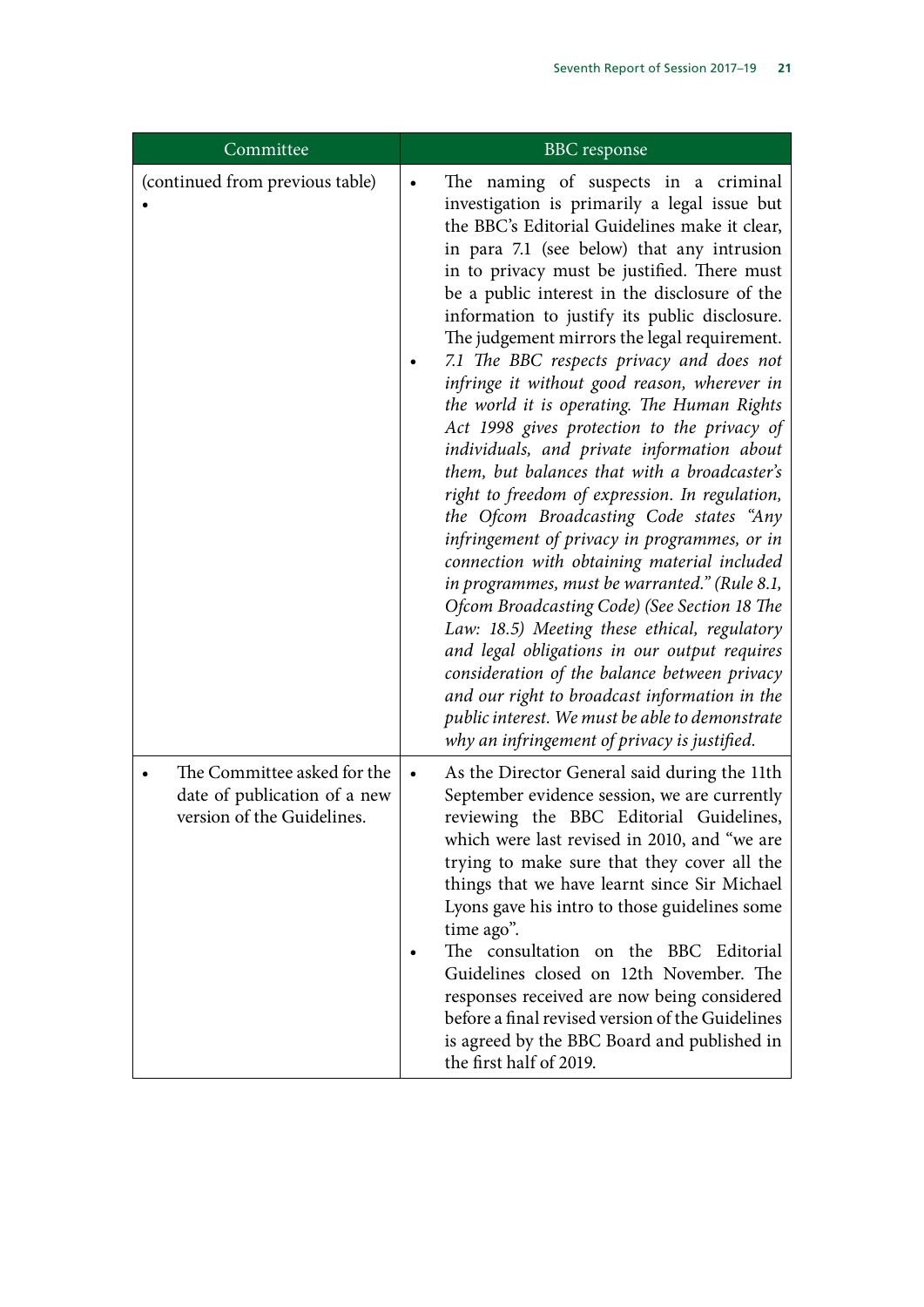<span id="page-23-0"></span>

| Committee                                                                                                                                                                                                                                                                                                                                                              | <b>BBC</b> response                                                                                                                                                                                                                                                                                                                                                                                                                                                         |
|------------------------------------------------------------------------------------------------------------------------------------------------------------------------------------------------------------------------------------------------------------------------------------------------------------------------------------------------------------------------|-----------------------------------------------------------------------------------------------------------------------------------------------------------------------------------------------------------------------------------------------------------------------------------------------------------------------------------------------------------------------------------------------------------------------------------------------------------------------------|
| The Committee was concerned<br>by the growing profiles of global<br>media companies, and that in<br>order to compete the BBC must<br>focus on what it does best, deliver<br>unique British content and must<br>push forward with introducing<br>for<br>improvements<br><i>i</i> Player,<br>enhancing its offerings, user<br>experience, and personalisation<br>levels. | In a recent speech to the Royal<br>$\bullet$<br>Television Society, Tony Hall confirmed<br>we are transforming iPlayer from a<br>catch-up service to a destination, for<br>long form, short form and live. That<br>will involve changes to the product,<br>more experimentation with box-sets,<br>and much greater personalisation. In<br>the new year, we will be consulting<br>on our proposals to continue iPlayer's<br>transformation to meet audience<br>expectations. |
| The Committee suggested that<br>in order to ensure the continued<br>survival of PSBs, the Government<br>must commit to introducing<br>legislation that secures<br>the<br>prominence of public<br>sector<br>broadcasters on streaming sticks<br>and set-top boxes.                                                                                                      | We welcome the Committee's support<br>$\bullet$<br>for legislation to ensure that PSB<br>prominence is safeguarded for the<br>future.                                                                                                                                                                                                                                                                                                                                       |

### *THE BBC'S GLOBAL COMPETITIVENESS*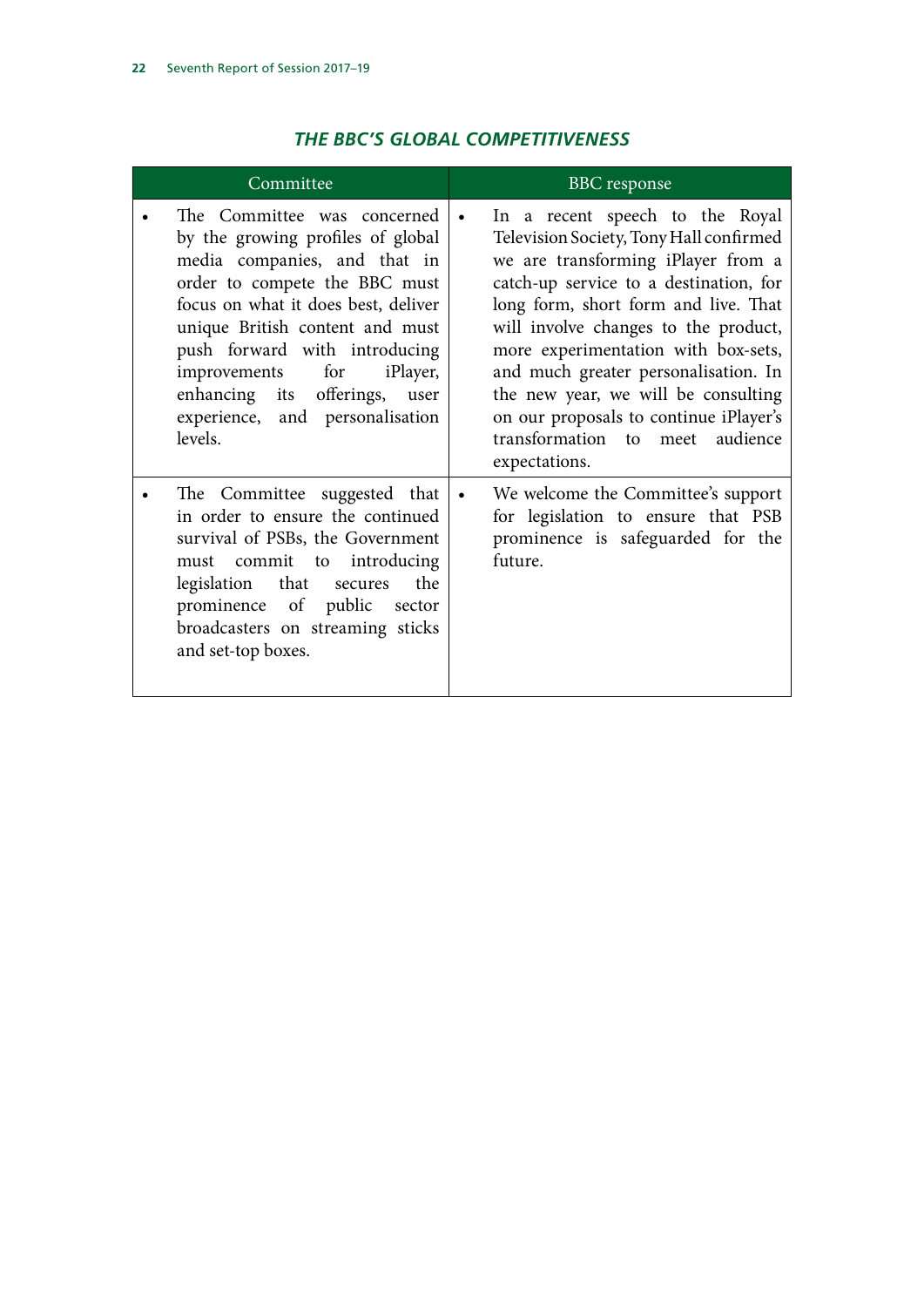# <span id="page-24-0"></span>Formal minutes

#### **Tuesday 15 January 2019**

Damian Collins, in the Chair

| Clive Efford  | Ian C Lucas       |
|---------------|-------------------|
| Julie Elliott | Brendan O'Hara    |
| Paul Farrelly | <b>Jo Stevens</b> |
| Simon Hart    |                   |

Draft Report (*BBC Annual Report and Accounts 2017-18: Equal Pay at the BBC: BBC Response to the Committee's Sixth Report of Session 2017-19*), proposed by the Chairman, brought up and read.

*Ordered*, That the draft Report be read a second time, paragraph by paragraph.

Paragraphs 1 to 17 read and agreed to.

Appendix agreed to.

*Resolved*, That the Report be the Seventh Report of the Committee to the House.

*Ordered*, That the Chair make the Report to the House.

*Ordered*, That embargoed copies of the Report be made available, in accordance with the provisions of Standing Order No.134.

[Adjourned till Tuesday 22 January 2019 at 10.00 a.m.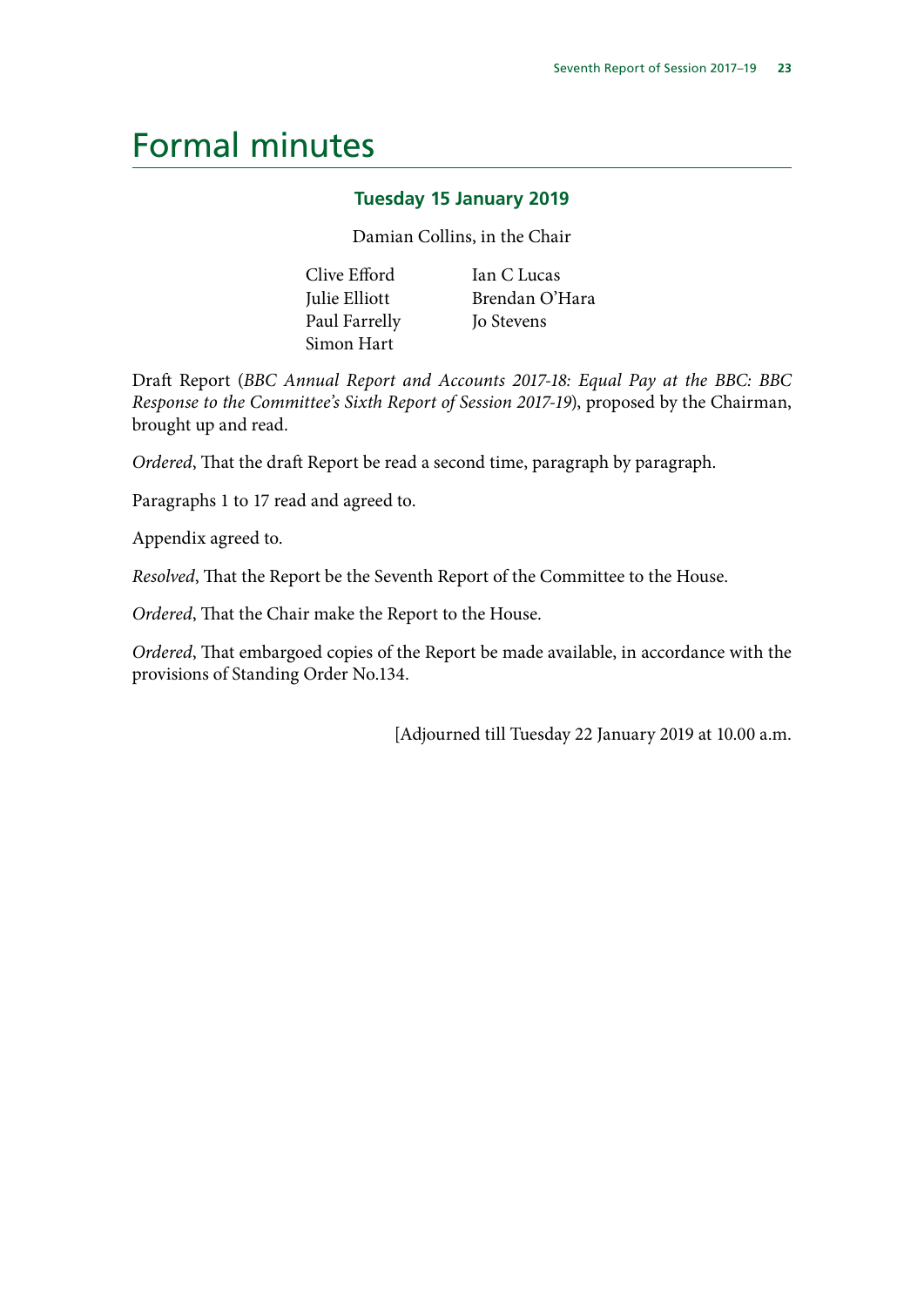# <span id="page-25-0"></span>Witnesses

The following witnesses gave evidence. Transcripts can be viewed on the [inquiry publications](https://www.parliament.uk/business/committees/committees-a-z/commons-select/digital-culture-media-and-sport-committee/inquiries/parliament-2017/inquiry4/publications/) [page](https://www.parliament.uk/business/committees/committees-a-z/commons-select/digital-culture-media-and-sport-committee/inquiries/parliament-2017/inquiry4/publications/) of the Committee's website.

#### **BBC pay inquiry**

#### **Wednesday 31 January 2018**

**Carrie Gracie**, Journalist, and **Michelle Stanistreet**, National Union of Journalists; **Tony Hall**, Director General, **Sir David Clementi**, Chairman, **Fran Unsworth**, Director of BBC News and Current Affairs, and **Anne Bulford**, Deputy Director General, BBC [Q1–251](http://data.parliament.uk/WrittenEvidence/CommitteeEvidence.svc/EvidenceDocument/Digital,%20Culture,%20Media%20and%20Sport/BBC%20pay/Oral/77888.html)

#### **Tuesday 20 March 2018**

**Liz Kershaw**, Kirsty Lang, **Paul Lewis**, and **Stuart Linnell MBE**, BBC journalists; **Jolyon Maugham QC**, tax lawyer **COMP CONTENSISTS** and [Q252–341](http://data.parliament.uk/WrittenEvidence/CommitteeEvidence.svc/EvidenceDocument/Digital,%20Culture,%20Media%20and%20Sport/BBC%20pay/Oral/80791.html)

#### **BBC Annual Report and Accounts 2017–18 inquiry**

#### **Tuesday 11 September 2018**

**Tony Hall**, Director General, BBC, and Anne Bulford OBE, Deputy Director General, BBC [Q1–101](http://data.parliament.uk/WrittenEvidence/CommitteeEvidence.svc/EvidenceDocument/Digital,%20Culture,%20Media%20and%20Sport/BBC%20Annual%20Report%202017-18/Oral/89654.html)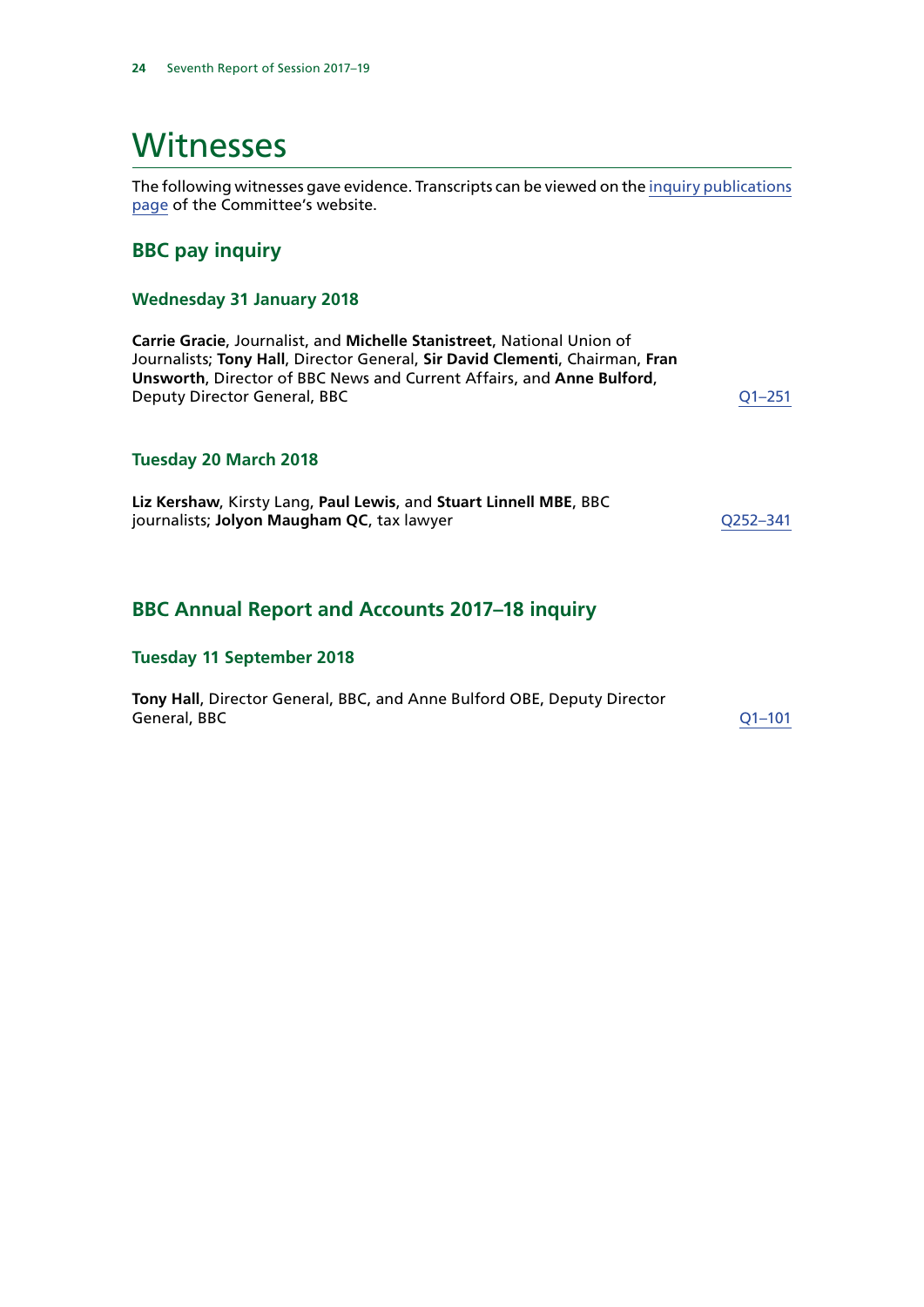# <span id="page-26-0"></span>Published written evidence

The following written evidence was received and can be viewed on the [inquiry publications](https://www.parliament.uk/business/committees/committees-a-z/commons-select/digital-culture-media-and-sport-committee/inquiries/parliament-2017/inquiry4/publications/) [page](https://www.parliament.uk/business/committees/committees-a-z/commons-select/digital-culture-media-and-sport-committee/inquiries/parliament-2017/inquiry4/publications/) of the Committee's website.

PAY and BAR numbers are generated by the evidence processing system and so may not be complete.

BBC Pay

- 1 BBC employees [\(PAY0010](http://data.parliament.uk/WrittenEvidence/CommitteeEvidence.svc/EvidenceDocument/Digital,%20Culture,%20Media%20and%20Sport/BBC%20pay/Written/80600.html))
- 2 BBC further supplementary BBC's response to Committee's questions [\(PAY0014\)](http://data.parliament.uk/WrittenEvidence/CommitteeEvidence.svc/EvidenceDocument/Digital,%20Culture,%20Media%20and%20Sport/BBC%20pay/Written/83208.html)
- 3 BBC further supplementary note on the BBC's position in relation to PSCs ([PAY0012](http://data.parliament.uk/WrittenEvidence/CommitteeEvidence.svc/EvidenceDocument/Digital,%20Culture,%20Media%20and%20Sport/BBC%20pay/Written/80602.html))
- 4 BBC presenters ([PAY0011\)](http://data.parliament.uk/WrittenEvidence/CommitteeEvidence.svc/EvidenceDocument/Digital,%20Culture,%20Media%20and%20Sport/BBC%20pay/Written/80601.html)
- 5 BBC supplementary evidence [\(PAY0008](http://data.parliament.uk/WrittenEvidence/CommitteeEvidence.svc/EvidenceDocument/Digital,%20Culture,%20Media%20and%20Sport/BBC%20pay/Written/79642.html))
- 6 BBC Women [\(PAY0003](http://data.parliament.uk/WrittenEvidence/CommitteeEvidence.svc/EvidenceDocument/Digital,%20Culture,%20Media%20and%20Sport/BBC%20pay/Written/77594.html))
- 7 Cass Business School [\(PAY0005\)](http://data.parliament.uk/WrittenEvidence/CommitteeEvidence.svc/EvidenceDocument/Digital,%20Culture,%20Media%20and%20Sport/BBC%20pay/Written/77860.html)
- 8 Kershaw, Liz ([PAY0009\)](http://data.parliament.uk/WrittenEvidence/CommitteeEvidence.svc/EvidenceDocument/Digital,%20Culture,%20Media%20and%20Sport/BBC%20pay/Written/80598.html)
- 9 Letter from the Chair to Lord Hall, Director-General, BBC, 27 April 2018 ([PAY0013](http://data.parliament.uk/WrittenEvidence/CommitteeEvidence.svc/EvidenceDocument/Digital,%20Culture,%20Media%20and%20Sport/BBC%20pay/Written/80632.html))
- 10 National Union of Journalists ([PAY0002](http://data.parliament.uk/WrittenEvidence/CommitteeEvidence.svc/EvidenceDocument/Digital,%20Culture,%20Media%20and%20Sport/BBC%20pay/Written/77588.html))
- 11 Professor Jill Rubery, Director, Work and Equalities Institute, Alliance Manchester Business School ([PAY0007\)](http://data.parliament.uk/WrittenEvidence/CommitteeEvidence.svc/EvidenceDocument/Digital,%20Culture,%20Media%20and%20Sport/BBC%20pay/Written/78196.html)
- 12 White, Mr Andy [\(PAY0004\)](http://data.parliament.uk/WrittenEvidence/CommitteeEvidence.svc/EvidenceDocument/Digital,%20Culture,%20Media%20and%20Sport/BBC%20pay/Written/77616.html)

BBC Annual Report and Accounts 2017–18

- 1 BBC Supplementary written evidence ([BAR0001\)](http://data.parliament.uk/WrittenEvidence/CommitteeEvidence.svc/EvidenceDocument/Digital,%20Culture,%20Media%20and%20Sport/BBC%20Annual%20Report%202017-18/Written/91292.html)
- 2 BBC Supplementary written evidence ([BAR0002](http://data.parliament.uk/WrittenEvidence/CommitteeEvidence.svc/EvidenceDocument/Digital,%20Culture,%20Media%20and%20Sport/BBC%20Annual%20Report%202017-18/Written/91926.html))